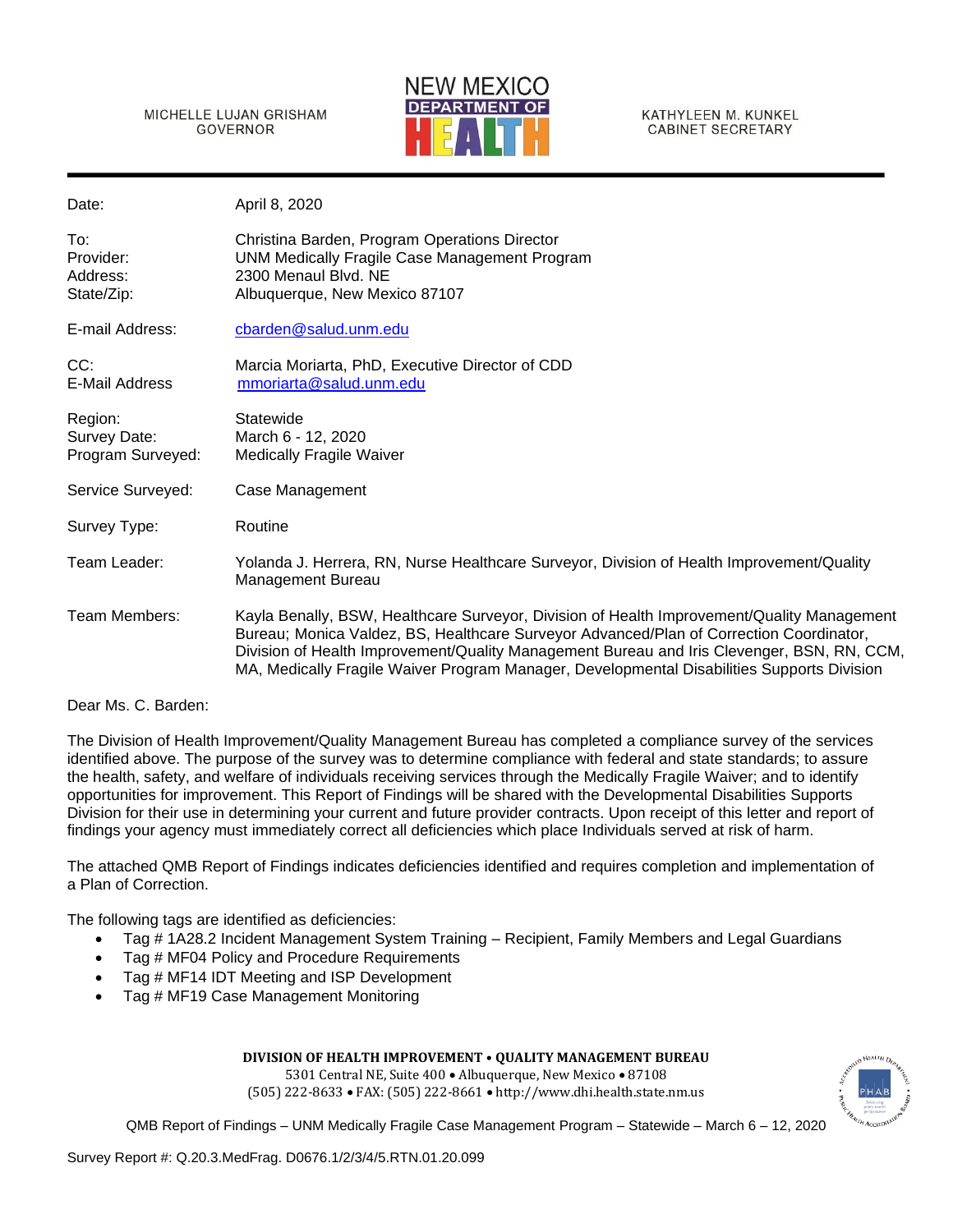### **Plan of Correction:**

The attached Report of Findings identifies the deficiencies found during your agency's on-site compliance review. You are required to complete and implement a Plan of Correction. Your agency has a total of 45 business days (10 business days to submit your POC for approval and 35 days to implement your *approved* Plan of Correction) from the receipt of this letter.

You were provided information during the exit meeting portion of your on-site survey. Please refer to this information (Attachment A) for specific instruction on completing your Plan of Correction. At a minimum, your Plan of Correction should address the following for each Tag cited:

### **Corrective Action for Current Citation**:

• How is the deficiency going to be corrected? (i.e. obtained documents, retrain staff, individuals and/or staff no longer in service, void/adjusts completed, etc.) This can be specific to each deficiency cited or if possible an overall correction, i.e. all documents will be requested and filed as appropriate.

### **On-going Quality Assurance/Quality Improvement Processes:**

- What is going to be done on an ongoing basis? (i.e. file reviews, etc.)
- How many individuals is this going to effect? (i.e. percentage of individuals reviewed, number of files reviewed, etc.)
- How often will this be completed? (i.e. weekly, monthly, quarterly, etc.)
- Who is responsible? (responsible position within your agency)
- What steps will be taken if issues are found? (i.e. retraining, requesting documents, filing RORA, etc.)
- How is this integrated in your agency's QIS, QI Committee reviews and annual report?

### **Submission of your Plan of Correction:**

Please submit your agency's Plan of Correction in the available space on the two right-hand columns of the Report of Findings. *(See attachment "A" for additional guidance in completing the Plan of Correction)*.

Within 10 business days of receipt of this letter your agency Plan of Correction must be submitted to the parties below:

**1. Quality Management Bureau, Attention: Monica Valdez, Plan of Correction Coordinator 5301 Central Ave NE Suite 400, Albuquerque, New Mexico 87108**

### **2. Developmental Disabilities Supports Division, Attention: Medically Fragile Waiver Program Manager**

Upon notification from QMB that your *Plan of Correction has been approved*, you must implement all remedies and corrective actions to come into compliance. If your Plan of Correction is denied, you must resubmit a revised plan as soon as possible for approval, as your POC approval and all remedies must be completed within 45 business days of the receipt of this letter.

Failure to submit your POC within the allotted 10 business days or complete and implement your Plan of Correction within the total 45 business days allowed may result in the imposition of a \$200 per day Civil Monetary Penalty until it is received, completed and/or implemented.

### **Billing Deficiencies:**

If you have deficiencies noted in this report of findings under the *Service Domain: Medicaid Billing/Reimbursement*, you must complete a "Void/Adjust" claim or remit the identified overpayment via a check within 30 calendar days of the date of this letter to HSD/OIG/PIU, *though this is not the preferred method of payment*. If you choose to pay via check, please include a copy of this letter with the payment. Make the check payable to the New Mexico Human Services Department and mail to:

> Attention: *Lisa Medina-Lujan* HSD/OIG/Program Integrity Unit 1474 Rodeo Road Santa Fe, New Mexico 87505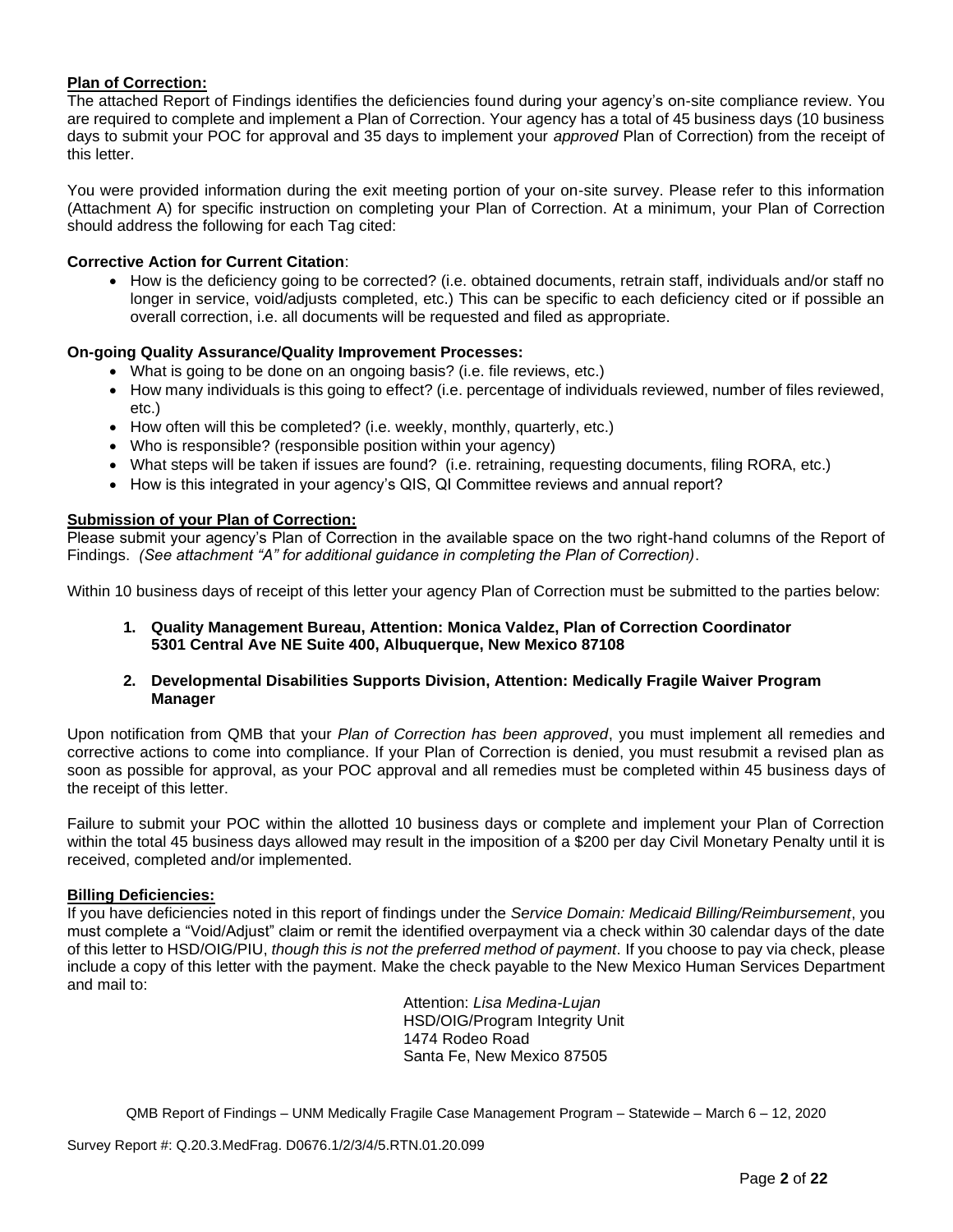If you have questions and would like to speak with someone at HSD/OIG/PIU, please contact:

*Lisa Medina-Lujan [\(Lisa.medina-lujan@state.nm.us\)](mailto:Lisa.medina-lujan@state.nm.us) OR Jennifer Goble [\(Jennifer.goble2@state.nm.us\)](mailto:Jennifer.goble2@state.nm.us)*

Please be advised that there is a one-week lag period for applying payments received by check to Void/Adjust claims. During this lag period, your other claim payments may be applied to the amount you owe even though you have sent a refund, reducing your payment amount. For this reason, we recommend that you allow the system to recover the overpayment instead of sending in a check.

### **Request for Informal Reconsideration of Findings (IRF):**

If you disagree with a finding of deficient practice, you have 10 business days upon receipt of this notice to request an IRF. Submit your request for an IRF in writing to:

> ATTN: QMB Bureau Chief Request for Informal Reconsideration of Findings 5301 Central Ave NE Suite #400 Albuquerque, NM 87108 Attention: IRF request/QMB

See Attachment "C" for additional guidance in completing the request for Informal Reconsideration of Findings. The request for an IRF will not delay the implementation of your Plan of Correction which must be completed within 45 total business days (10 business days to submit your POC for approval and 35 days to implement your *approved* Plan of Correction). Providers may not appeal the nature or interpretation of the standard or regulation, the team composition or sampling methodology. If the IRF approves the modification or removal of a finding, you will be advised of any changes.

Please call the Plan of Correction Coordinator, Monica Valdez at 505-273-1930 if you have questions about the Report of Findings or Plan of Correction. Thank you for your cooperation and for the work you perform.

Sincerely,

Yolanda J. Herrera, RN

Yolanda J. Herrera, RN Nurse Healthcare Surveyor / Team Lead Division of Health Improvement Quality Management Bureau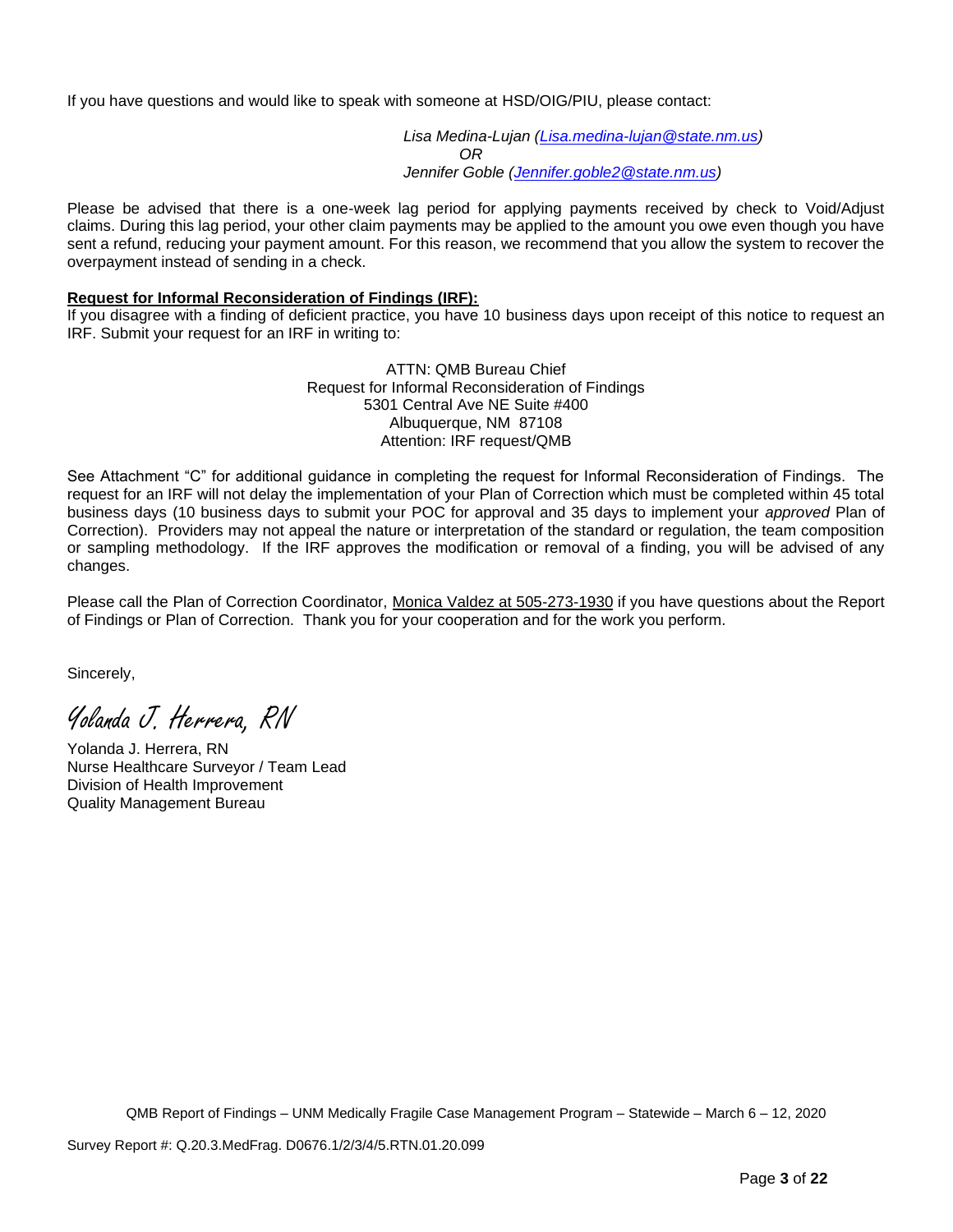| <b>Survey Process Employed:</b>                 |                                                                                                             |                                                                                                                                                                              |  |
|-------------------------------------------------|-------------------------------------------------------------------------------------------------------------|------------------------------------------------------------------------------------------------------------------------------------------------------------------------------|--|
| <b>Administrative Review Start Date:</b>        | March 6, 2020                                                                                               |                                                                                                                                                                              |  |
| Contact:                                        | <b>UNM Medically Fragile Case Management Program</b><br>Christina Barden, MFCMP Program Operations Director |                                                                                                                                                                              |  |
|                                                 | <b>DOH/DHI/QMB</b>                                                                                          | Yolanda J. Herrera, RN, Team Lead/Nurse Healthcare Surveyor                                                                                                                  |  |
| On-site Entrance Conference Date:               | March 9, 2020                                                                                               |                                                                                                                                                                              |  |
| Present:                                        | <b>UNM Medically Fragile Case Management Program</b><br>Christina Barden, MFCMP Program Operations Director |                                                                                                                                                                              |  |
|                                                 | <b>DOH/DHI/QMB</b><br>Coordinator                                                                           | Yolanda J. Herrera, RN, Team Lead/Nurse Healthcare Surveyor<br>Kayla Benally, BSW, Healthcare Surveyor<br>Monica Valdez, BS, Healthcare Surveyor Advanced/Plan of Correction |  |
|                                                 | Manager                                                                                                     | <b>DDSD - Clinical Services Bureau</b><br>Iris Clevenger, RN, BSN, MA, CCM, Medically Fragile Waiver Program                                                                 |  |
| <b>Exit Conference Date:</b>                    | March 12, 2020                                                                                              |                                                                                                                                                                              |  |
| Present:                                        | <b>UNM Medically Fragile Case Management Program</b><br>Christina Barden, MFCMP Program Operations Director |                                                                                                                                                                              |  |
|                                                 | <b>DOH/DHI/QMB</b><br>Coordinator                                                                           | Yolanda J. Herrera, RN, Team Lead/Nurse Healthcare Surveyor<br>Monica Valdez, BS, Healthcare Surveyor Advanced/Plan of Correction                                            |  |
|                                                 | Manager                                                                                                     | <b>DDSD - Clinical Services Bureau</b><br>Iris Clevenger, RN, BSN, MA, CCM, Medically Fragile Waiver Program                                                                 |  |
| <b>Administrative Locations Visited Number:</b> | Number                                                                                                      | 1                                                                                                                                                                            |  |
| <b>Total Sample Size</b>                        | Number:                                                                                                     | 14                                                                                                                                                                           |  |
| Persons Served Records Reviewed                 | Number:                                                                                                     | 14                                                                                                                                                                           |  |
| Recipient/Family Members Interviewed            | Number:<br>survey)                                                                                          | 10 (One Recipient / Family / chose not to participate in<br>interview process and 3 others were not available during the on-site                                             |  |
| Case Managers Interviewed                       | Number:                                                                                                     | 13                                                                                                                                                                           |  |
| Case Mgmt. Personnel Records Reviewed           | Number:                                                                                                     | 14 (One Administrative Personnel also provides services<br>as a Case Manager)                                                                                                |  |
| Administrative Personnel Interviewed            | Number:                                                                                                     | 1                                                                                                                                                                            |  |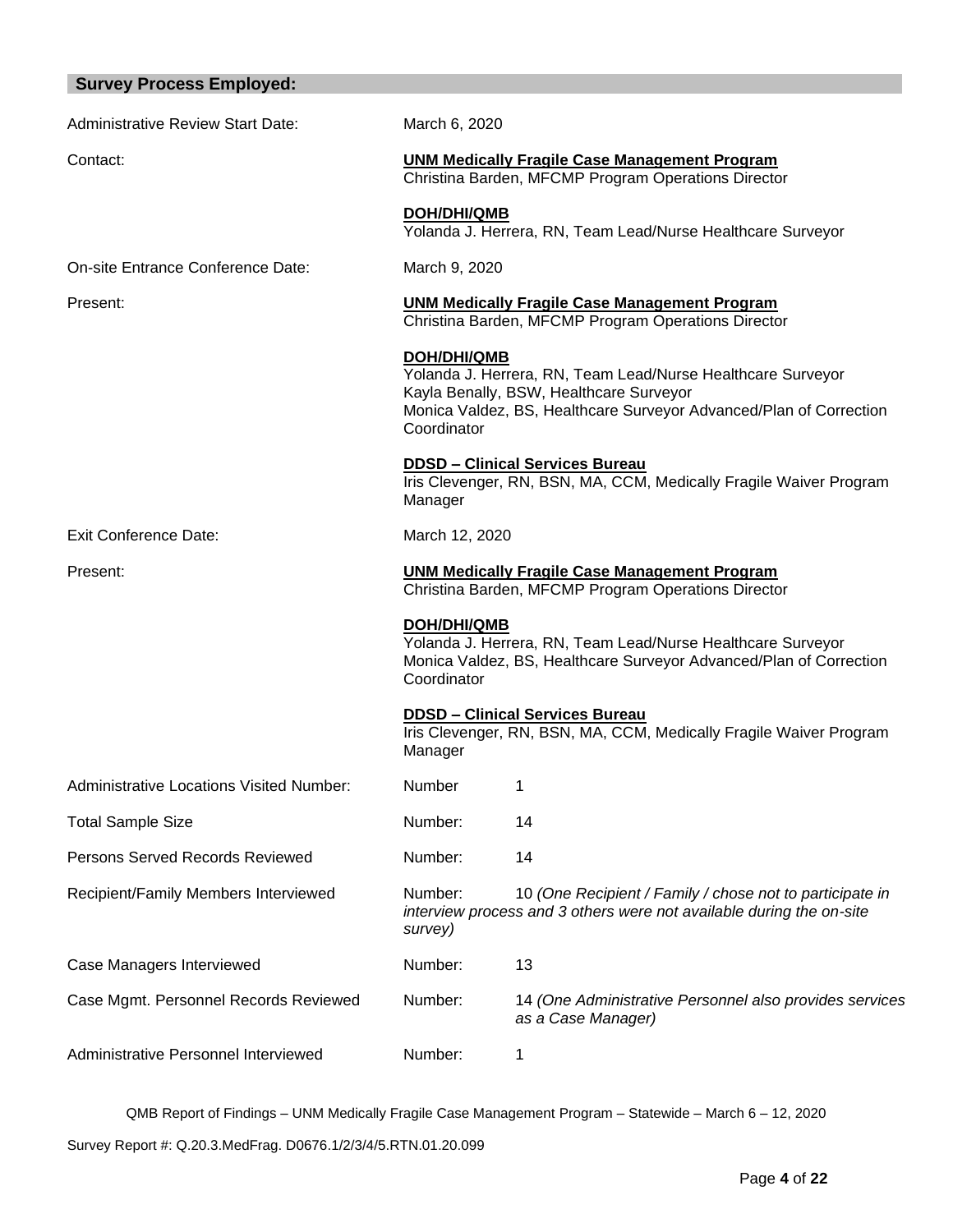Administrative Files Reviewed:

- Medicaid Billing/Reimbursement Records for all Services Provided
- Accreditation Records
- Individual Medical and Program Case Files, including, but not limited to:
	- o Individual Service Plans
	- o Progress on Identified Outcomes
	- o Healthcare Plans
	- o Medical Emergency Response Plans
	- o Therapy Evaluations and Plans
	- o Healthcare Documentation Regarding Appointments and Required Follow-Up
	- o Other Required Health Information
- Internal Incident Management System Process
- Personnel Files
- Staff Training Records, Including Competency Interviews with Staff
- Agency Policy and Procedure Manual
- Quality Assurance / Improvement Plan

CC: Distribution List: DOH - Division of Health Improvement (DHI)

DOH - Developmental Disabilities Supports Division (DDSD) Medically Fragile Waiver Program Manager Human Services Department (HSD)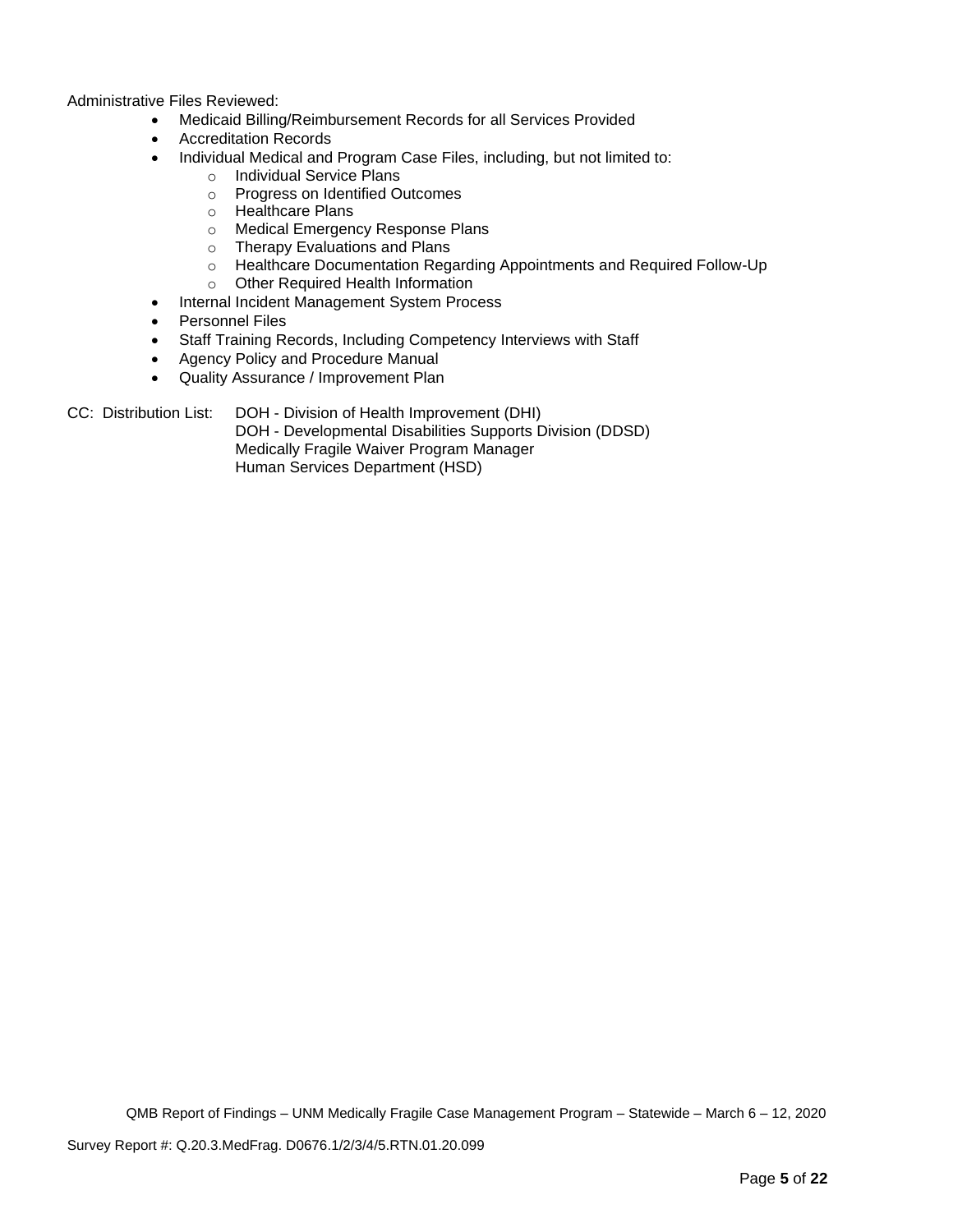### **Attachment A**

### **Provider Instructions for Completing the QMB Plan of Correction (POC) Process**

#### *Introduction:*

After a QMB Compliance Survey, your QMB Report of Findings will be sent to you via e-mail.

Each provider must develop and implement a Plan of Correction (POC) that identifies specific quality assurance and quality improvement activities the agency will implement to correct deficiencies and prevent continued deficiencies and non-compliance.

Agencies must submit their Plan of Correction within ten (10) business days from the date you receive the QMB Report of Findings. (Providers who do not submit a POC within 10 business days may be referred to the DDSD Regional Office for purposes of contract management or the Internal Review Committee [IRC] for possible actions or sanctions).

Agencies must fully implement their approved Plan of Correction within 45 business days (10 business days to submit your POC for approval and 35 days to implement your approved Plan of Correction) from the date they receive the QMB Report of Findings. Providers who fail to complete a POC within the 45-business days allowed will be referred to the IRC for possible actions or sanctions.

If you have questions about the Plan of Correction process, call the Plan of Correction Coordinator at 505-273-1930 or email at [MonicaE.Valdez@state.nm.us.](mailto:MonicaE.Valdez@state.nm.us) Requests for technical assistance must be requested through your Regional DDSD Office.

The POC process cannot resolve disputes regarding findings. If you wish to dispute a finding on the official Report of Findings, you must file an Informal Reconsideration of Findings (IRF) request within ten (10) business days of receiving your report. Please note that you must still submit a POC for findings that are in question (see Attachment C).

#### *Instructions for Completing Agency POC:*

#### *Required Content*

Your Plan of Correction should provide a step-by-step description of the methods to correct each deficient practice cited to prevent recurrence and information that ensures the regulation cited comes into and remains in compliance. The remedies noted in your POC are expected to be added to your Agency's required, annual Quality Assurance (QA) Plan.

If a deficiency has already been corrected since the on-site survey, the plan should state how it was corrected, the completion date (date the correction was accomplished), and how possible recurrence of the deficiency will be prevented.

*The following details should be considered when developing your Plan of Correction:*

#### *The Plan of Correction must address each deficiency cited in the Report of Findings unless otherwise noted with a "No Plan of Correction Required statement." The Plan of Correction must address the five (5) areas listed below:*

- 1. How the specific and realistic corrective action will be accomplished for individuals found to have been affected by the deficient practice.
- 2. How the agency will identify other individuals who have the potential to be affected by the same deficient practice, and how the agency will act to protect those individuals in similar situations.
- 3. What Quality Assurance measures will be put into place and what systemic changes made to ensure the deficient practice will not recur.
- 4. Indicate how the agency plans to monitor its performance to make certain solutions are sustained. The agency must develop a QA plan for ensuring correction is achieved and sustained. This QA plan must be implemented, and the corrective action is evaluated for its effectiveness. The plan of correction is integrated into the agency quality assurance system; and
- 5. Include dates when corrective actions will be completed. The corrective action completion dates must be acceptable to the State.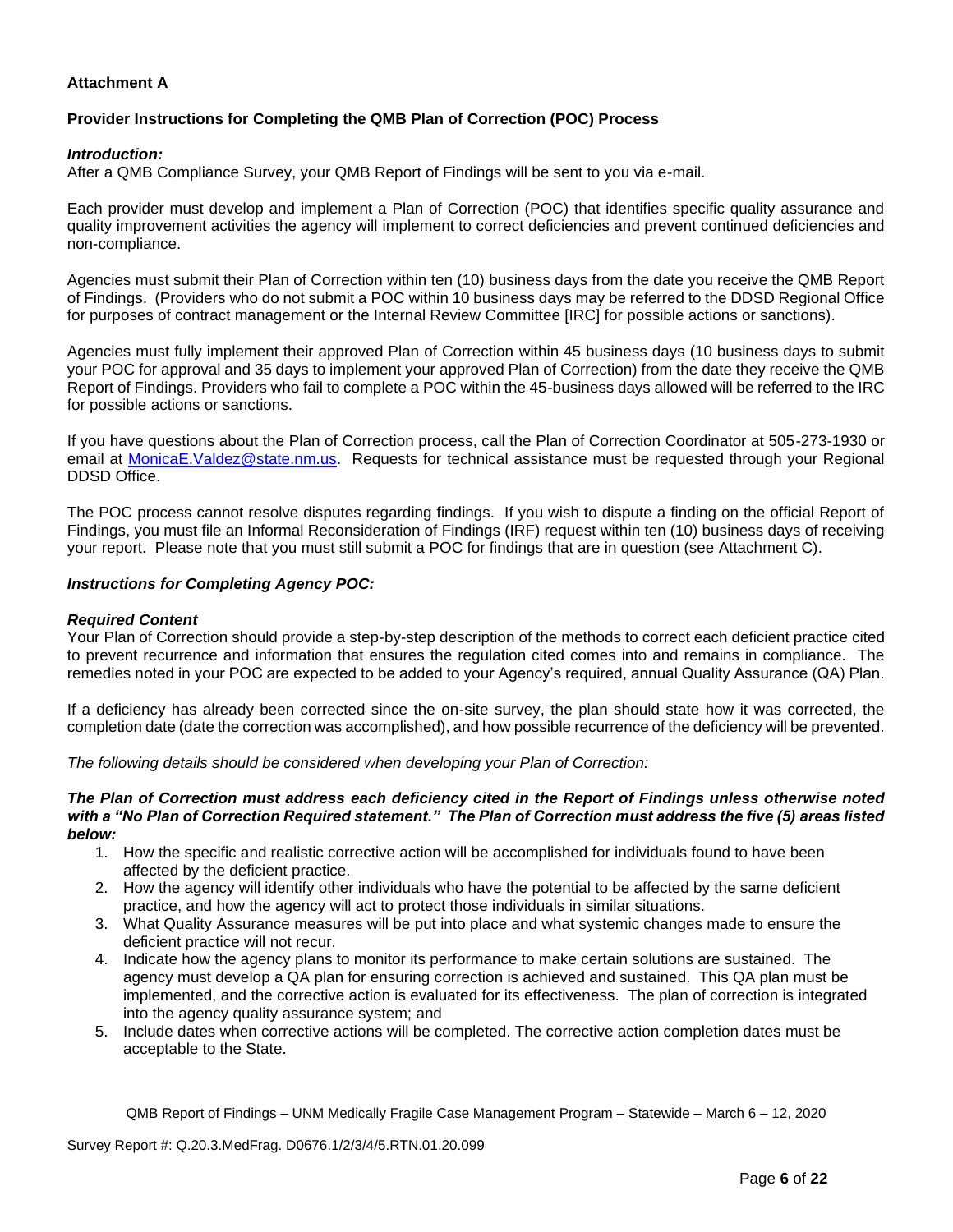*The following details should be considered when developing your Plan of Correction:*

- Details about how and when Individual Served, agency personnel and administrative and service delivery site files are audited by agency personnel to ensure they contain required documents;
- Information about how medication administration records are reviewed to verify they contain all required information before they are distributed to service sites, as they are being used, and after they are completed;
- Your processes for ensuring that all required agency personnel are trained on required DDSD required trainings;
- How accuracy in billing/reimbursement documentation is assured;
- How health, safety is assured;
- For Case Management providers, how Individual Service Plans are reviewed to verify they meet requirements, how the timeliness of level of care (LOC) packet submissions and consumer visits are tracked;
- Your process for gathering, analyzing and responding to quality data indicators; and,
- Details about Quality Targets in various areas, current status, analyses about why targets were not met, and remedies implemented.

*Note:* **Instruction or in-service of staff alone may not be a sufficient plan of correction.** This is a good first step toward correction, but additional steps must be taken to ensure the deficiency is corrected and will not recur.

### *Completion Dates*

- The plan of correction must include a **completion date** (entered in the far right-hand column) for each finding. Be sure the date is **realistic** in the amount of time your Agency will need to correct the deficiency; not to exceed 45 total business days.
- Direct care issues should be corrected immediately and monitored appropriately.
- Some deficiencies may require a staged plan to accomplish total correction.
- Deficiencies requiring replacement of equipment, etc., may require more time to accomplish correction but should show reasonable time frames.

### *Initial Submission of the Plan of Correction Requirements*

- 1. The Plan of Correction must be completed on the official QMB Survey Report of Findings/Plan of Correction Form and received by QMB within ten (10) business days from the date you received the report of findings.
- 2. For questions about the POC process, call the POC Coordinator, Monica Valdez at 505-273-1930 or email at [MonicaE.Valdez@state.nm.us](mailto:MonicaE.Valdez@state.nm.us) for assistance.
- 3. For Technical Assistance (TA) in developing or implementing your POC, contact your Regional DDSD Office.
- 4. Submit your POC to Monica Valdez, POC Coordinator in any of the following ways:
	- a. Electronically at [MonicaE.Valdez@state.nm.us](mailto:MonicaE.Valdez@state.nm.us) *(preferred method)*
	- b. Fax to 505-222-8661, or
	- c. Mail to POC Coordinator, 5301 Central Ave NE Suite 400, Albuquerque, New Mexico 87108
- 5. *Do not submit supporting documentation* (evidence of compliance) to QMB *until after* your POC has been approved by the QMB.
- 6. QMB will notify you when your POC has been "approved" or "denied."
	- a. During this time, whether your POC is "approved," or "denied," you will have a maximum of 45-business days from the date of receipt of your Report of Findings to correct all survey deficiencies.
	- b. If your POC is denied, it must be revised and resubmitted as soon as possible, as the 45-business day limit is in effect.
	- c. If your POC is denied a second time your agency may be referred to the Internal Review Committee.
	- d. You will receive written confirmation when your POC has been approved by QMB and a final deadline for completion of your POC.
	- e. Please note that all POC correspondence will be sent electronically unless otherwise requested.
- 7. Failure to submit your POC within 10 business days without prior approval of an extension by QMB will result in a referral to the Internal Review Committee and the possible implementation of monetary penalties and/or sanctions.

### *POC Document Submission Requirements*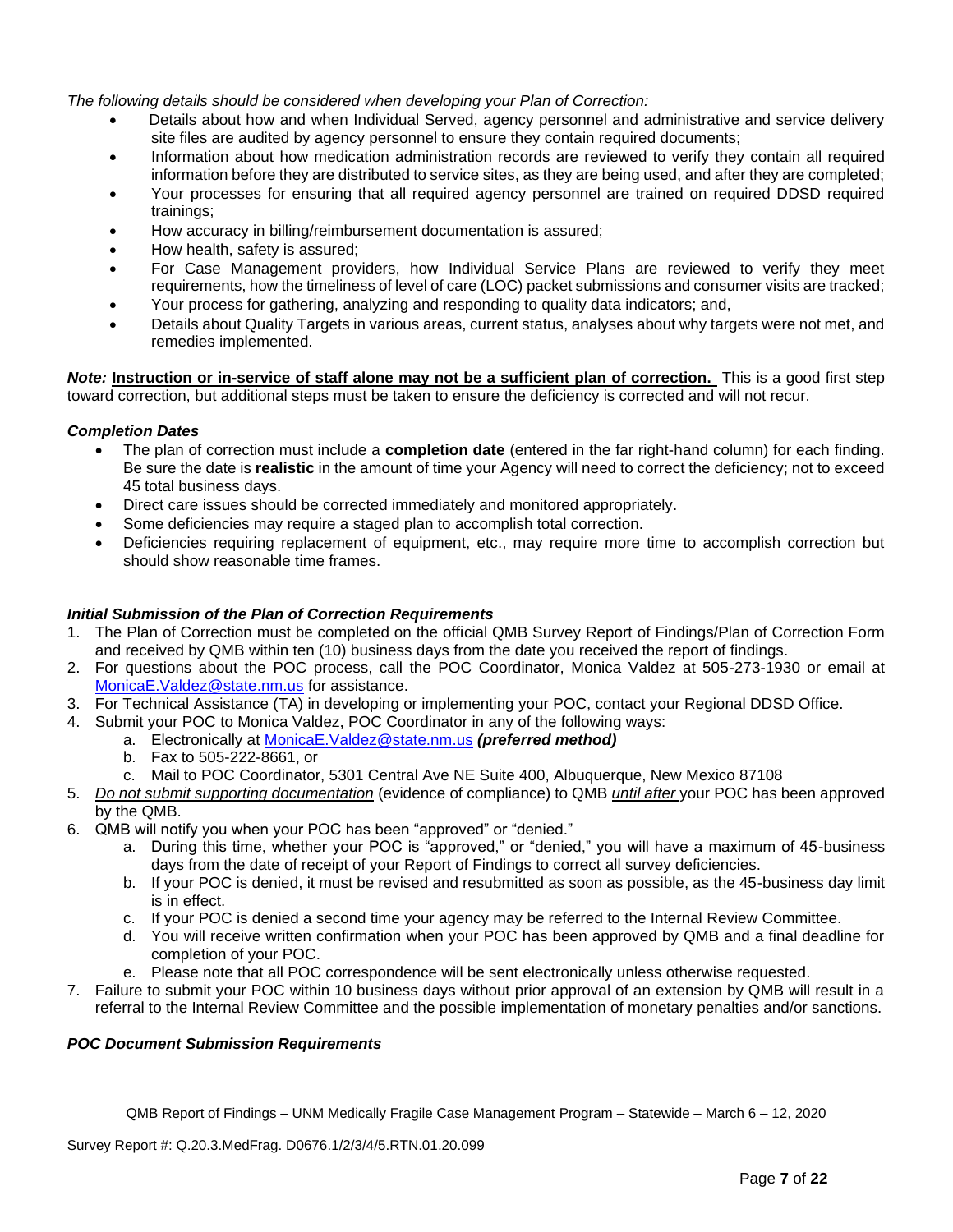Once your POC has been approved by the QMB Plan of Correction Coordinator you must submit copies of documents as evidence that all deficiencies have been corrected, as follows.

- 1. Your internal documents are due within a *maximum* of 45-business days of receipt of your Report of Findings.
- 2. It is preferred that you submit your documents via USPS or other carrier (scanned and saved to CD/DVD disc, flash drive, etc.). If documents containing HIPAA Protected Health Information (PHI) documents must be submitted through S-Comm (Therap), Fax or Postal System, do not send PHI directly to NMDOH email accounts. If the documents do not contain protected Health information (PHI) then you may submit your documents electronically scanned and attached to e-mails.
- 3. All submitted documents *must be annotated*; please be sure the tag numbers and Identification numbers are indicated on each document submitted. Documents which are not annotated with the Tag number and Identification number may not be accepted.
- 4. Do not submit original documents; Please provide copies or scanned electronic files for evidence. Originals must be maintained in the agency file(s) per DDSD Standards.
- 5. In lieu of some documents, you may submit copies of file or home audit forms that clearly indicate cited deficiencies have been corrected, other attestations of correction must be approved by the Plan of Correction Coordinator prior to their submission.
- 6. When billing deficiencies are cited, you must provide documentation to justify billing and/or void and adjust forms submitted to Xerox State Healthcare, LLC for the deficiencies cited in the Report of Findings.

**Revisions, Modifications or Extensions to your Plan of Correction (post QMB approval) must be made in writing and submitted to the Plan of Correction Coordinator, prior to the due date and are approved on a case-by-case basis. No changes may be made to your POC or the timeframes for implementation without written approval of the POC Coordinator.**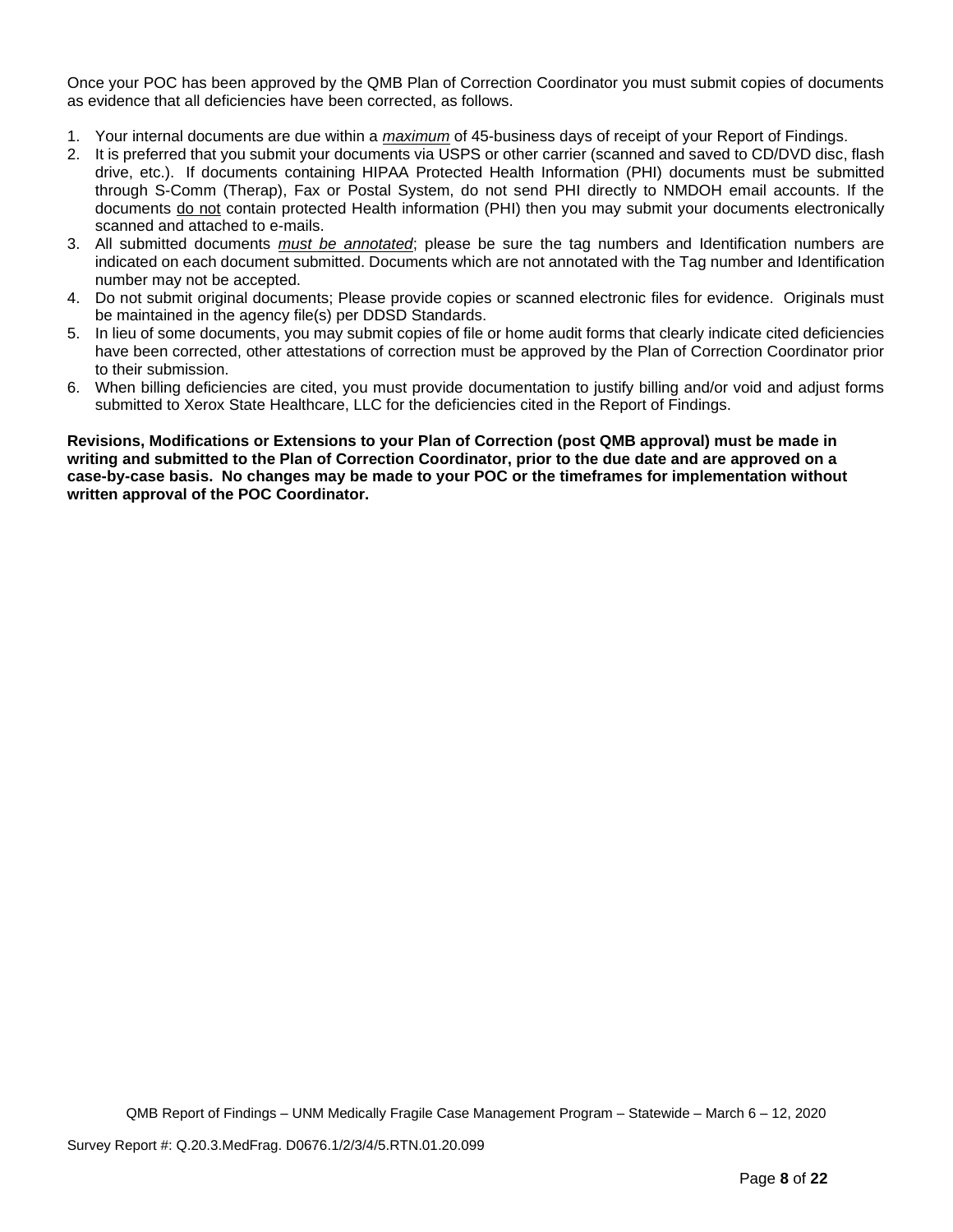### **Attachment C**

### **Guidelines for the Provider Informal Reconsideration of Finding (IRF) Process**

### **Introduction:**

Throughout the QMB Survey process, surveyors are openly communicating with providers. Open communication means surveyors have clarified issues and/or requested missing information before completing the review through the use of the signed/dated "Document Request," or "Administrative Needs," etc. forms. Regardless, there may still be instances where the provider disagrees with a specific finding. Providers may use the following process to informally dispute a finding.

### **Instructions:**

- 1. The Informal Reconsideration of the Finding (IRF) request must be received in writing to the QMB Bureau Chief **within 10 business days** of receipt of the final Report of Findings **(***Note: No extensions are granted for the IRF)***.**
- 2. The written request for an IRF *must* be completed on the QMB Request for Informal Reconsideration of Finding form available on the QMB website: <https://nmhealth.org/about/dhi/cbp/irf/>
- 3. The written request for an IRF must specify in detail the request for reconsideration and why the finding is inaccurate.
- 4. The IRF request must include all supporting documentation or evidence.
- 5. If you have questions about the IRF process, email the IRF Chairperson, Valerie V. Valdez at [valerie.valdez@state.nm.us](mailto:valerie.valdez@state.nm.us) for assistance.

### **The following limitations apply to the IRF process:**

- The written request for an IRF and all supporting evidence must be received within 10 business days.
- Findings based on evidence requested during the survey and not provided may not be subject to reconsideration.
- The supporting documentation must be new evidence not previously reviewed or requested by the survey team.
- Providers must continue to complete their Plan of Correction during the IRF process
- Providers may not request an IRF to challenge the sampling methodology.
- Providers may not request an IRF based on disagreement with the nature of the standard or regulation.
- Providers may not request an IRF to challenge the team composition.
- Providers may not request an IRF to challenge the DHI/QMB determination of compliance or the length of their DDSD provider contract.

A Provider forfeits the right to an IRF if the request is not received within 10 business days of receiving the report and/or does not include all supporting documentation or evidence to show compliance with the standards and regulations.

The IRF Committee will review the request; the Provider will be notified in writing of the ruling; no face-to-face meeting will be conducted.

When a Provider requests that a finding be reconsidered, it does not stop or delay the Plan of Correction process. **Providers must continue to complete the Plan of Correction, including the finding in dispute regardless of the IRF status.** If a finding is removed or modified, it will be noted and removed or modified from the Report of Findings. It should be noted that in some cases a Plan of Correction may be completed prior to the IRF process being completed. The provider will be notified in writing on the decisions of the IRF committee.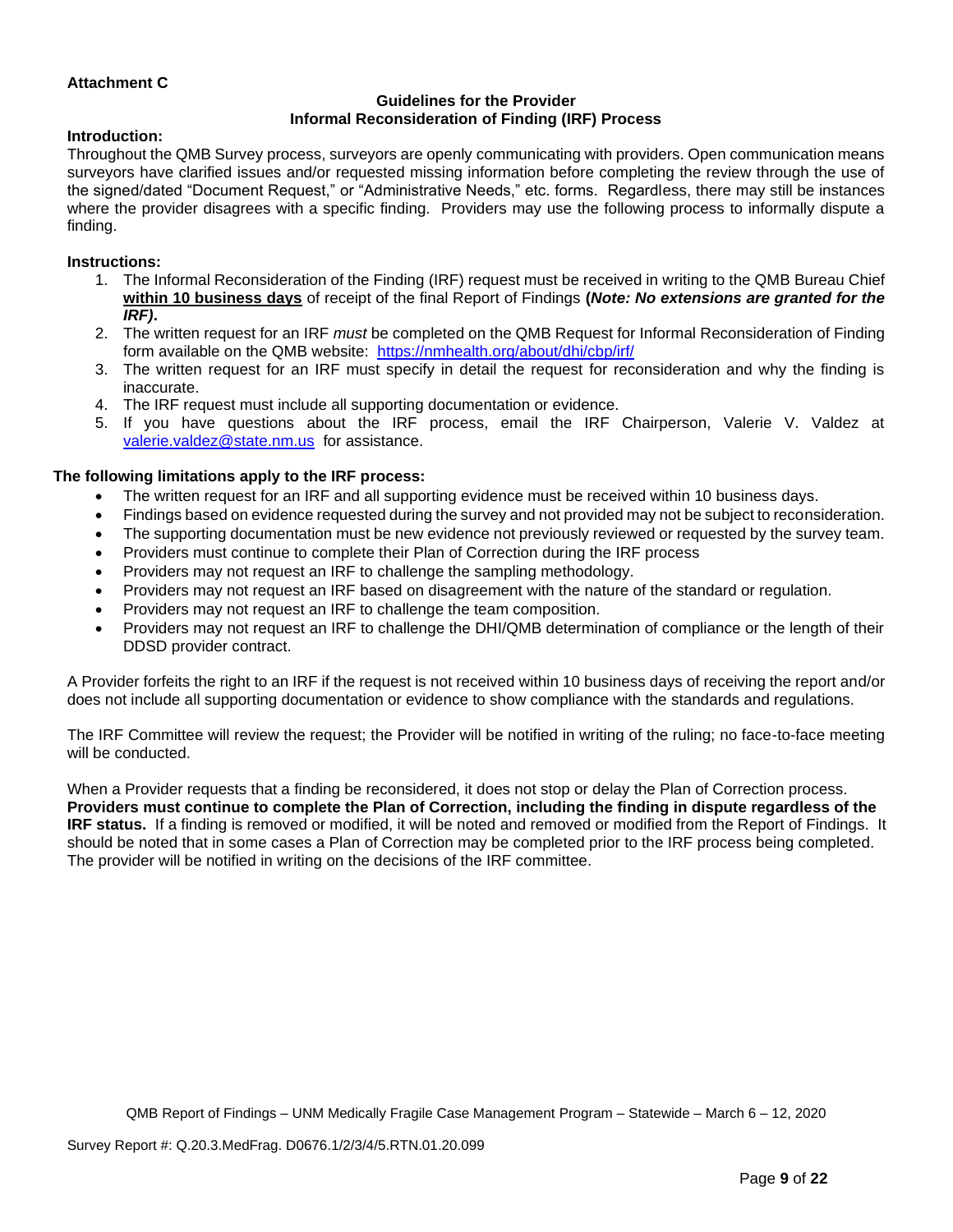# **Agency: UNM Medically Fragile Case Management Program - Statewide** Program: Medically Fragile Waiver<br>Service: Case Management Case Management<br>Routine Survey Monitoring Type:<br>Survey Dates: **Survey Dates: March 6 - 12, 2020**

| <b>Standard of Care</b>                                                                                                                                                                                                                                                                                                                                                                                                                                                                                                                                                                                                                                                                                                                                                                                                                                                                                                                                                                                                                                                                                                                                                                                                                                                     | <b>Deficiencies</b>                                                                                                                                                                                                                                                                                                                                                                                                                                                                                                                                                                                                                                                                                                                     | Agency Plan of Correction, On-going QA/QI<br>and Responsible Party                                                                                                                                                                                                                                                                                                                                                                                                                                                                                                                                                       | <b>Date</b><br><b>Due</b> |
|-----------------------------------------------------------------------------------------------------------------------------------------------------------------------------------------------------------------------------------------------------------------------------------------------------------------------------------------------------------------------------------------------------------------------------------------------------------------------------------------------------------------------------------------------------------------------------------------------------------------------------------------------------------------------------------------------------------------------------------------------------------------------------------------------------------------------------------------------------------------------------------------------------------------------------------------------------------------------------------------------------------------------------------------------------------------------------------------------------------------------------------------------------------------------------------------------------------------------------------------------------------------------------|-----------------------------------------------------------------------------------------------------------------------------------------------------------------------------------------------------------------------------------------------------------------------------------------------------------------------------------------------------------------------------------------------------------------------------------------------------------------------------------------------------------------------------------------------------------------------------------------------------------------------------------------------------------------------------------------------------------------------------------------|--------------------------------------------------------------------------------------------------------------------------------------------------------------------------------------------------------------------------------------------------------------------------------------------------------------------------------------------------------------------------------------------------------------------------------------------------------------------------------------------------------------------------------------------------------------------------------------------------------------------------|---------------------------|
| <b>Agency Record Requirements:</b>                                                                                                                                                                                                                                                                                                                                                                                                                                                                                                                                                                                                                                                                                                                                                                                                                                                                                                                                                                                                                                                                                                                                                                                                                                          |                                                                                                                                                                                                                                                                                                                                                                                                                                                                                                                                                                                                                                                                                                                                         |                                                                                                                                                                                                                                                                                                                                                                                                                                                                                                                                                                                                                          |                           |
| TAG #1A28.2 Incident Mgmt. System<br>Training - Recipient, Family Members and<br><b>Legal Guardians</b>                                                                                                                                                                                                                                                                                                                                                                                                                                                                                                                                                                                                                                                                                                                                                                                                                                                                                                                                                                                                                                                                                                                                                                     |                                                                                                                                                                                                                                                                                                                                                                                                                                                                                                                                                                                                                                                                                                                                         |                                                                                                                                                                                                                                                                                                                                                                                                                                                                                                                                                                                                                          |                           |
| <b>New Mexico Department of Health</b><br><b>Developmental Disabilities Supports Division</b><br><b>Medically Fragile Wavier (MFW) Effective July</b><br>1,2019<br><b>GENERAL PROVIDER REQUIREMENTS: I.</b><br><b>PROVIDER REQUIREMENTS</b><br>a. All providers must follow the DOH/Division of<br>Health Improvement (DHI) Statewide Incident<br>Management System Policies and Procedures.<br><b>NMAC 7.1.14.9 INCIDENT MANAGEMENT</b><br><b>SYSTEM REQUIREMENTS:</b><br>A. General: All community-based service<br>providers shall establish and maintain an incident<br>management system, which emphasizes the<br>principles of prevention and staff involvement. The<br>community-based service provider shall ensure<br>that the incident management system policies and<br>procedures requires all employees and volunteers<br>to be competently trained to respond to, report,<br>and preserve evidence related to incidents in a<br>timely and accurate manner.<br>E. Consumer and guardian orientation packet:<br>Consumers, family members, and legal guardians<br>shall be made aware of and have available<br>immediate access to the community-based service<br>provider incident reporting processes. The<br>community-based service provider shall provide | Based on interviews, the Agency did not provide<br>documentation indicating consumer, family<br>members, or legal guardians had received an<br>orientation packet including incident<br>management system policies and procedural<br>information concerning the reporting of Abuse,<br>Neglect and Exploitation, for 2 of 14 individuals.<br>When the receipt/family member was asked if<br>they had access to telephone numbers and<br>Incident Reporting procedures for Abuse,<br>Neglect and Exploitation, the following was<br>reported:<br>• The recipient/family member for Individual #1<br>stated, "Call Case Manager for guidance."<br>• The recipient/family member for Individual #10<br>stated, "Call Monica Case Manager." | Provider:<br><b>State your Plan of Correction for the</b><br>deficiencies cited in this tag here (How is the<br>deficiency going to be corrected? This can be specific<br>to each deficiency cited or if possible an overall<br>correction?): $\rightarrow$<br><b>Provider:</b><br><b>Enter your ongoing Quality</b><br><b>Assurance/Quality Improvement processes</b><br>as it related to this tag number here (What is<br>going to be done? How many individuals is this going<br>to affect? How often will this be completed? Who is<br>responsible? What steps will be taken if issues are<br>found?): $\rightarrow$ |                           |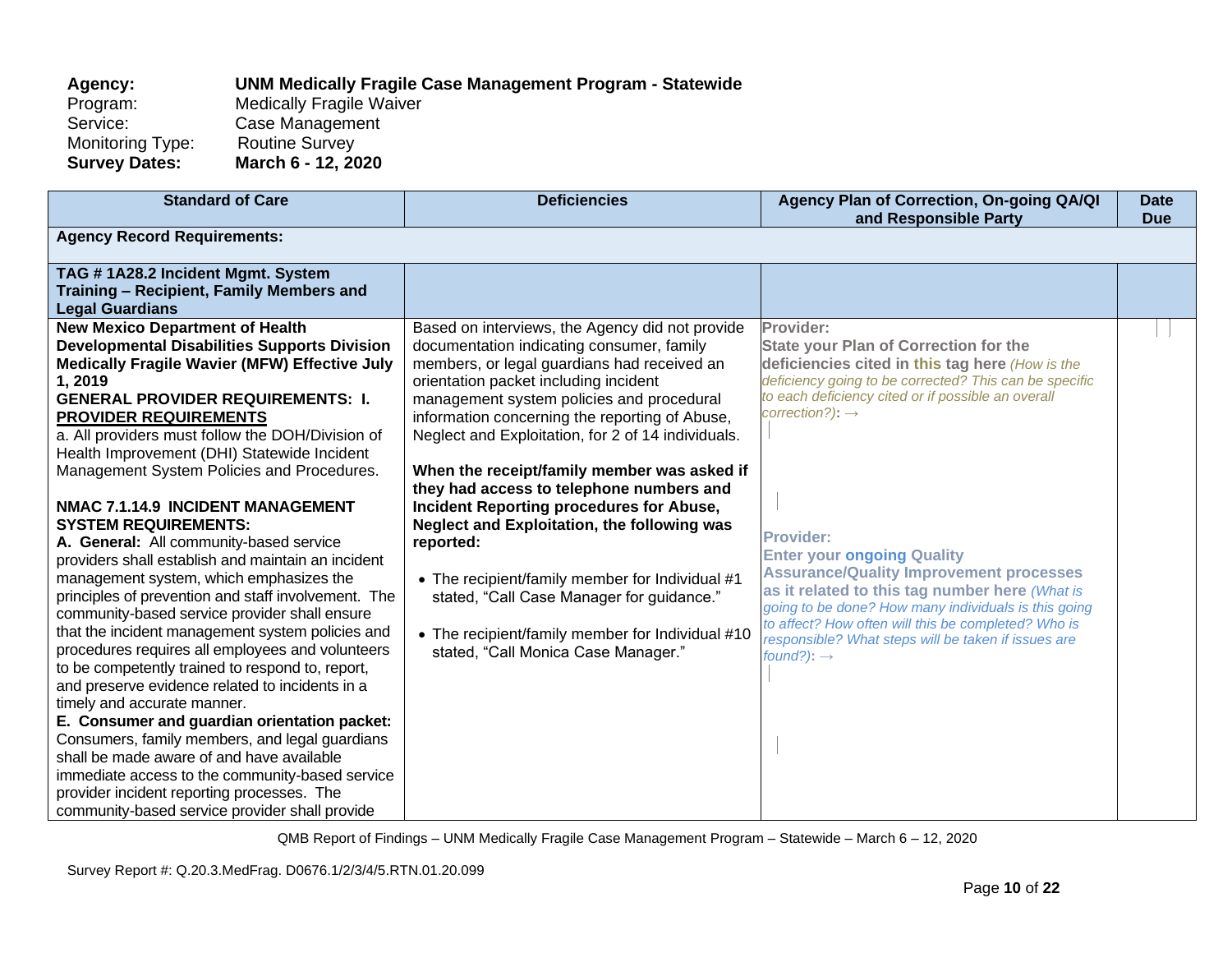| systems policies and procedural information<br>concerning the reporting of abuse, neglect,<br>exploitation, suspicious injury, or death. The<br>community-based service provider shall include a<br>signed statement indicating the date, time, and<br>place they received their orientation packet to be<br>contained in the consumer's file. The appropriate<br>consumer, family member, or legal guardian shall<br>sign this at the time of orientation. | consumers, family members, or legal guardians an<br>orientation packet to include incident management |  |  |
|-------------------------------------------------------------------------------------------------------------------------------------------------------------------------------------------------------------------------------------------------------------------------------------------------------------------------------------------------------------------------------------------------------------------------------------------------------------|-------------------------------------------------------------------------------------------------------|--|--|
|                                                                                                                                                                                                                                                                                                                                                                                                                                                             |                                                                                                       |  |  |
|                                                                                                                                                                                                                                                                                                                                                                                                                                                             |                                                                                                       |  |  |
|                                                                                                                                                                                                                                                                                                                                                                                                                                                             |                                                                                                       |  |  |
|                                                                                                                                                                                                                                                                                                                                                                                                                                                             |                                                                                                       |  |  |
|                                                                                                                                                                                                                                                                                                                                                                                                                                                             |                                                                                                       |  |  |
|                                                                                                                                                                                                                                                                                                                                                                                                                                                             |                                                                                                       |  |  |
|                                                                                                                                                                                                                                                                                                                                                                                                                                                             |                                                                                                       |  |  |
|                                                                                                                                                                                                                                                                                                                                                                                                                                                             |                                                                                                       |  |  |
|                                                                                                                                                                                                                                                                                                                                                                                                                                                             |                                                                                                       |  |  |
|                                                                                                                                                                                                                                                                                                                                                                                                                                                             |                                                                                                       |  |  |
|                                                                                                                                                                                                                                                                                                                                                                                                                                                             |                                                                                                       |  |  |
|                                                                                                                                                                                                                                                                                                                                                                                                                                                             |                                                                                                       |  |  |
|                                                                                                                                                                                                                                                                                                                                                                                                                                                             |                                                                                                       |  |  |
|                                                                                                                                                                                                                                                                                                                                                                                                                                                             |                                                                                                       |  |  |
|                                                                                                                                                                                                                                                                                                                                                                                                                                                             |                                                                                                       |  |  |
|                                                                                                                                                                                                                                                                                                                                                                                                                                                             |                                                                                                       |  |  |
|                                                                                                                                                                                                                                                                                                                                                                                                                                                             |                                                                                                       |  |  |
|                                                                                                                                                                                                                                                                                                                                                                                                                                                             |                                                                                                       |  |  |
|                                                                                                                                                                                                                                                                                                                                                                                                                                                             |                                                                                                       |  |  |
|                                                                                                                                                                                                                                                                                                                                                                                                                                                             |                                                                                                       |  |  |
|                                                                                                                                                                                                                                                                                                                                                                                                                                                             |                                                                                                       |  |  |
|                                                                                                                                                                                                                                                                                                                                                                                                                                                             |                                                                                                       |  |  |
|                                                                                                                                                                                                                                                                                                                                                                                                                                                             |                                                                                                       |  |  |
|                                                                                                                                                                                                                                                                                                                                                                                                                                                             |                                                                                                       |  |  |
|                                                                                                                                                                                                                                                                                                                                                                                                                                                             |                                                                                                       |  |  |
|                                                                                                                                                                                                                                                                                                                                                                                                                                                             |                                                                                                       |  |  |
|                                                                                                                                                                                                                                                                                                                                                                                                                                                             |                                                                                                       |  |  |
|                                                                                                                                                                                                                                                                                                                                                                                                                                                             |                                                                                                       |  |  |
|                                                                                                                                                                                                                                                                                                                                                                                                                                                             |                                                                                                       |  |  |
|                                                                                                                                                                                                                                                                                                                                                                                                                                                             |                                                                                                       |  |  |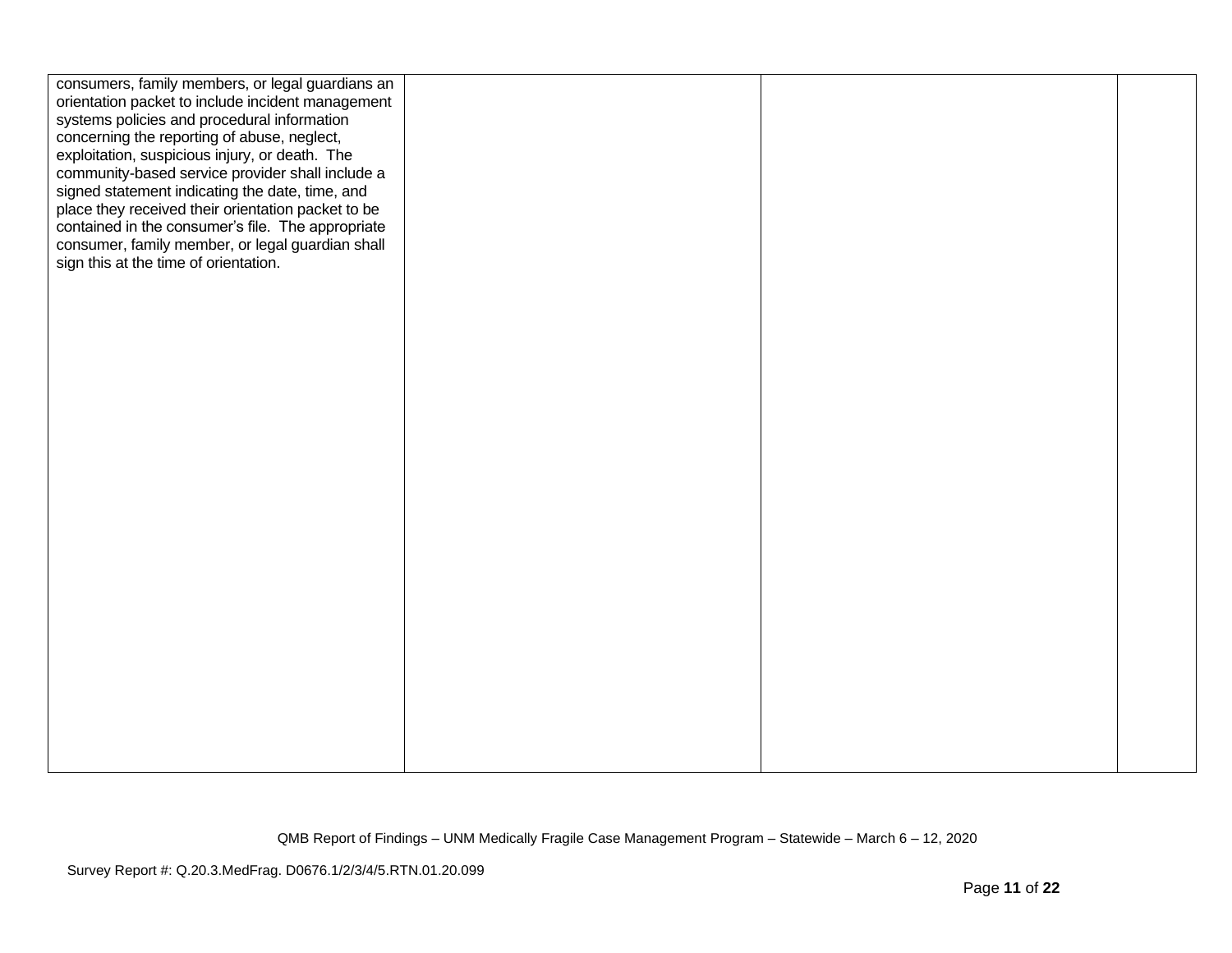| <b>Standard of Care</b>                                                                                                                                                                                                                                                                                                                                                                                                                                                                                                                                                                                                                                                                                                                                                                                                                                                                                                                                                                                                                                                                                                                                                                                                                                                                                                                                                                                                        | <b>Deficiencies</b>                                                                                                                                                                                                                                                                                                                                                                                                                                                                               | Agency Plan of Correction, On-going QA/QI<br>and Responsible Party                                                                                                                                                                                                                                                                                 | <b>Date</b><br><b>Due</b> |
|--------------------------------------------------------------------------------------------------------------------------------------------------------------------------------------------------------------------------------------------------------------------------------------------------------------------------------------------------------------------------------------------------------------------------------------------------------------------------------------------------------------------------------------------------------------------------------------------------------------------------------------------------------------------------------------------------------------------------------------------------------------------------------------------------------------------------------------------------------------------------------------------------------------------------------------------------------------------------------------------------------------------------------------------------------------------------------------------------------------------------------------------------------------------------------------------------------------------------------------------------------------------------------------------------------------------------------------------------------------------------------------------------------------------------------|---------------------------------------------------------------------------------------------------------------------------------------------------------------------------------------------------------------------------------------------------------------------------------------------------------------------------------------------------------------------------------------------------------------------------------------------------------------------------------------------------|----------------------------------------------------------------------------------------------------------------------------------------------------------------------------------------------------------------------------------------------------------------------------------------------------------------------------------------------------|---------------------------|
| <b>Administrative Requirements:</b>                                                                                                                                                                                                                                                                                                                                                                                                                                                                                                                                                                                                                                                                                                                                                                                                                                                                                                                                                                                                                                                                                                                                                                                                                                                                                                                                                                                            |                                                                                                                                                                                                                                                                                                                                                                                                                                                                                                   |                                                                                                                                                                                                                                                                                                                                                    |                           |
| TAG # MF04 Policy and Procedure<br><b>Requirements</b>                                                                                                                                                                                                                                                                                                                                                                                                                                                                                                                                                                                                                                                                                                                                                                                                                                                                                                                                                                                                                                                                                                                                                                                                                                                                                                                                                                         |                                                                                                                                                                                                                                                                                                                                                                                                                                                                                                   |                                                                                                                                                                                                                                                                                                                                                    |                           |
| <b>New Mexico Department of Health</b><br><b>Developmental Disabilities Supports Division</b><br><b>Medically Fragile Wavier (MFW) Effective July</b><br>1,2019<br><b>GENERAL PROVIDER REQUIREMENTS</b><br><b>I.PROVIDER REQUIREMENTS</b><br>A. The Medicaid Medically Fragile Home and<br><b>Community Based Services Waiver require</b><br>providers to meet any pertinent laws, regulations,<br>rules, policies, and interpretive memoranda<br>published by the New Mexico Department of<br>Health (DOH) and the HSD.<br>C. All providers must be currently enrolled as a<br>MFW provider through the Developmental<br>Disabilities Supports Division (DDSD) Provider<br><b>Enrollment Unit process:</b><br>a. All providers must follow the DOH/Division of<br>Health Improvement (DHI) Statewide Incident<br>Management System Policies and Procedures.<br>b. All provider agencies that enter a contractual<br>relationship with DOH to provide MFW services<br>shall comply with all applicable regulation,<br>policies and standards.<br>c. Reference: http://dhi.health.state.nm.us/<br>D. All agencies must follow all applicable DDSD<br>Policies and Procedures.<br>E. All provider agencies that enter in to a<br>contractual relationship with DOH to provide<br>MFW services which comply with all applicable<br>standards herein set forth and are subject to<br>sanctions for noncompliance with the provider | Based on record review, the Agency did not<br>develop and implement written policies and<br>procedures that comply with all DDSD<br>Standards.<br><b>Review of Agency policies &amp; procedures</b><br>found no evidence of the following:<br>• Policy and Procedures for Case Management<br>Training (Note: Policy and Procedure was<br>developed during the on-site survey 3/9 - 12,<br>2020. Please complete your on-going Quality<br>Assurance / Improvement process related to<br>this tag). | Provider:<br><b>Enter your ongoing Quality</b><br><b>Assurance/Quality Improvement processes</b><br>as it related to this tag number here (What is<br>going to be done? How many individuals is this going<br>to affect? How often will this be completed? Who is<br>responsible? What steps will be taken if issues are<br>found?): $\rightarrow$ |                           |
| agreement and all applicable rules and<br>regulations.                                                                                                                                                                                                                                                                                                                                                                                                                                                                                                                                                                                                                                                                                                                                                                                                                                                                                                                                                                                                                                                                                                                                                                                                                                                                                                                                                                         |                                                                                                                                                                                                                                                                                                                                                                                                                                                                                                   |                                                                                                                                                                                                                                                                                                                                                    |                           |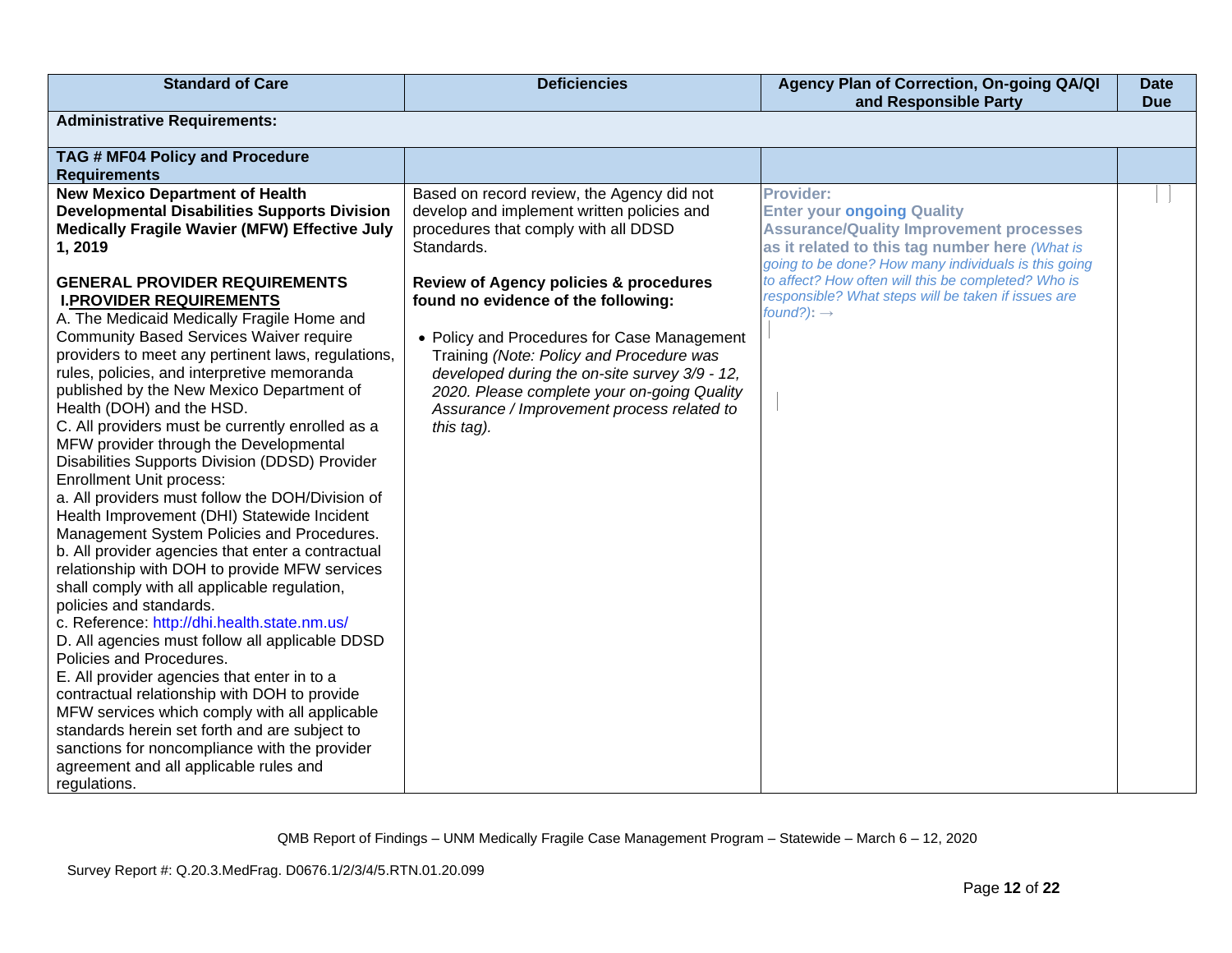| III. CONTINUOUS QUALITY MANGEMENT                                                                      |  |  |
|--------------------------------------------------------------------------------------------------------|--|--|
| <b>SYSTEM</b><br>B. The provider agency is required to develop                                         |  |  |
| and implement written policies and procedures                                                          |  |  |
| that maintain and protect the physical and mental                                                      |  |  |
| health of individuals and that comply with all                                                         |  |  |
| DDSD policies and procedures and all relevant                                                          |  |  |
| New Mexico State statutes, rules and standards.                                                        |  |  |
| The agency must review the policies and                                                                |  |  |
| procedures every three years and update as                                                             |  |  |
| needed.                                                                                                |  |  |
| C. Appropriate planning must take place with all                                                       |  |  |
| Interdisciplinary Team (IDT) members, Medicaid                                                         |  |  |
| state plan provider, other waiver providers and                                                        |  |  |
| school services to facilitate a smooth transition                                                      |  |  |
| from the MFW Program. The person's choices                                                             |  |  |
| are given consideration whenever possible DOH                                                          |  |  |
| policies must be adhered to during this process                                                        |  |  |
| as per the provider's contract.                                                                        |  |  |
| D. All provider agencies, in addition to                                                               |  |  |
| requirements under each specific service                                                               |  |  |
| standard, are required to develop, implement,                                                          |  |  |
| and maintain, at the designated main agency                                                            |  |  |
| office, documentation of policies and procedures,                                                      |  |  |
| for the following:                                                                                     |  |  |
| a. Coordination with other provider agency staff                                                       |  |  |
| serving individuals receiving MFW services that<br>delineates the specific roles of each agency staff. |  |  |
| b. Response to individual emergency medical                                                            |  |  |
| situations, including staff training for emergency                                                     |  |  |
| response and on-call systems as indicated.                                                             |  |  |
| c. Agency protocols for disaster planning and                                                          |  |  |
| emergency preparedness.                                                                                |  |  |
|                                                                                                        |  |  |
| <b>CASE MANAGEMENT - Effective July 1, 2019</b>                                                        |  |  |
| III. CASE MANAGEMENT AGENCY                                                                            |  |  |
| <b>REQUIRMENTS</b>                                                                                     |  |  |
| <b>C. Administrative Requirements:</b>                                                                 |  |  |
| 1. The Case Management Agency must comply                                                              |  |  |
| with all applicable Federal, State, and waiver                                                         |  |  |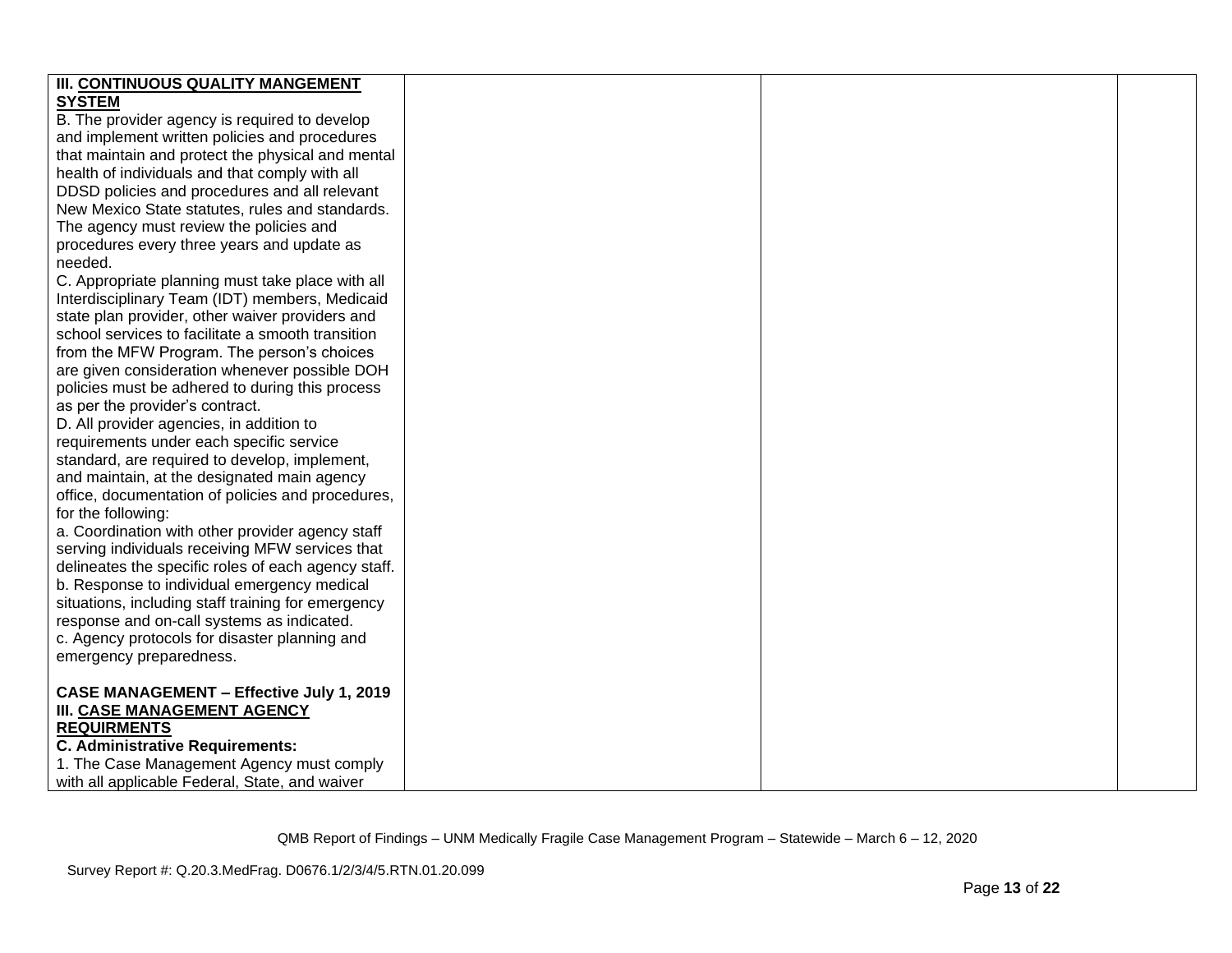| regulations, policies and procedures regarding<br>case management code of ethics.<br>2. The Case Management Agency will have an<br>established method of information and data<br>collection.<br>3. The Case Management Agency will comply<br>with all Federal, State, DOH and Human<br>Services Department (HSD) regulations, policies<br>and procedures, including but not limited to: a.<br>Policies and procedures related to timely<br>submission of medical eligibility determination.<br>b. Policies and procedures related to service<br>provision and appropriate supervision.<br>c. Policies and procedures related to case<br>management training.<br>d. Policies and procedures related to<br>reimbursement of case management services.<br>e. Establish and maintain written grievance<br>procedures. |
|-------------------------------------------------------------------------------------------------------------------------------------------------------------------------------------------------------------------------------------------------------------------------------------------------------------------------------------------------------------------------------------------------------------------------------------------------------------------------------------------------------------------------------------------------------------------------------------------------------------------------------------------------------------------------------------------------------------------------------------------------------------------------------------------------------------------|
|                                                                                                                                                                                                                                                                                                                                                                                                                                                                                                                                                                                                                                                                                                                                                                                                                   |
|                                                                                                                                                                                                                                                                                                                                                                                                                                                                                                                                                                                                                                                                                                                                                                                                                   |
|                                                                                                                                                                                                                                                                                                                                                                                                                                                                                                                                                                                                                                                                                                                                                                                                                   |
|                                                                                                                                                                                                                                                                                                                                                                                                                                                                                                                                                                                                                                                                                                                                                                                                                   |
|                                                                                                                                                                                                                                                                                                                                                                                                                                                                                                                                                                                                                                                                                                                                                                                                                   |
|                                                                                                                                                                                                                                                                                                                                                                                                                                                                                                                                                                                                                                                                                                                                                                                                                   |
|                                                                                                                                                                                                                                                                                                                                                                                                                                                                                                                                                                                                                                                                                                                                                                                                                   |
|                                                                                                                                                                                                                                                                                                                                                                                                                                                                                                                                                                                                                                                                                                                                                                                                                   |
|                                                                                                                                                                                                                                                                                                                                                                                                                                                                                                                                                                                                                                                                                                                                                                                                                   |
|                                                                                                                                                                                                                                                                                                                                                                                                                                                                                                                                                                                                                                                                                                                                                                                                                   |
|                                                                                                                                                                                                                                                                                                                                                                                                                                                                                                                                                                                                                                                                                                                                                                                                                   |
|                                                                                                                                                                                                                                                                                                                                                                                                                                                                                                                                                                                                                                                                                                                                                                                                                   |
|                                                                                                                                                                                                                                                                                                                                                                                                                                                                                                                                                                                                                                                                                                                                                                                                                   |
|                                                                                                                                                                                                                                                                                                                                                                                                                                                                                                                                                                                                                                                                                                                                                                                                                   |
|                                                                                                                                                                                                                                                                                                                                                                                                                                                                                                                                                                                                                                                                                                                                                                                                                   |
|                                                                                                                                                                                                                                                                                                                                                                                                                                                                                                                                                                                                                                                                                                                                                                                                                   |
|                                                                                                                                                                                                                                                                                                                                                                                                                                                                                                                                                                                                                                                                                                                                                                                                                   |
|                                                                                                                                                                                                                                                                                                                                                                                                                                                                                                                                                                                                                                                                                                                                                                                                                   |
|                                                                                                                                                                                                                                                                                                                                                                                                                                                                                                                                                                                                                                                                                                                                                                                                                   |
|                                                                                                                                                                                                                                                                                                                                                                                                                                                                                                                                                                                                                                                                                                                                                                                                                   |
|                                                                                                                                                                                                                                                                                                                                                                                                                                                                                                                                                                                                                                                                                                                                                                                                                   |
|                                                                                                                                                                                                                                                                                                                                                                                                                                                                                                                                                                                                                                                                                                                                                                                                                   |
|                                                                                                                                                                                                                                                                                                                                                                                                                                                                                                                                                                                                                                                                                                                                                                                                                   |
|                                                                                                                                                                                                                                                                                                                                                                                                                                                                                                                                                                                                                                                                                                                                                                                                                   |
|                                                                                                                                                                                                                                                                                                                                                                                                                                                                                                                                                                                                                                                                                                                                                                                                                   |
|                                                                                                                                                                                                                                                                                                                                                                                                                                                                                                                                                                                                                                                                                                                                                                                                                   |
|                                                                                                                                                                                                                                                                                                                                                                                                                                                                                                                                                                                                                                                                                                                                                                                                                   |
|                                                                                                                                                                                                                                                                                                                                                                                                                                                                                                                                                                                                                                                                                                                                                                                                                   |
|                                                                                                                                                                                                                                                                                                                                                                                                                                                                                                                                                                                                                                                                                                                                                                                                                   |
|                                                                                                                                                                                                                                                                                                                                                                                                                                                                                                                                                                                                                                                                                                                                                                                                                   |
|                                                                                                                                                                                                                                                                                                                                                                                                                                                                                                                                                                                                                                                                                                                                                                                                                   |
|                                                                                                                                                                                                                                                                                                                                                                                                                                                                                                                                                                                                                                                                                                                                                                                                                   |
|                                                                                                                                                                                                                                                                                                                                                                                                                                                                                                                                                                                                                                                                                                                                                                                                                   |
|                                                                                                                                                                                                                                                                                                                                                                                                                                                                                                                                                                                                                                                                                                                                                                                                                   |
|                                                                                                                                                                                                                                                                                                                                                                                                                                                                                                                                                                                                                                                                                                                                                                                                                   |
|                                                                                                                                                                                                                                                                                                                                                                                                                                                                                                                                                                                                                                                                                                                                                                                                                   |
|                                                                                                                                                                                                                                                                                                                                                                                                                                                                                                                                                                                                                                                                                                                                                                                                                   |
|                                                                                                                                                                                                                                                                                                                                                                                                                                                                                                                                                                                                                                                                                                                                                                                                                   |
|                                                                                                                                                                                                                                                                                                                                                                                                                                                                                                                                                                                                                                                                                                                                                                                                                   |
|                                                                                                                                                                                                                                                                                                                                                                                                                                                                                                                                                                                                                                                                                                                                                                                                                   |
|                                                                                                                                                                                                                                                                                                                                                                                                                                                                                                                                                                                                                                                                                                                                                                                                                   |
|                                                                                                                                                                                                                                                                                                                                                                                                                                                                                                                                                                                                                                                                                                                                                                                                                   |
|                                                                                                                                                                                                                                                                                                                                                                                                                                                                                                                                                                                                                                                                                                                                                                                                                   |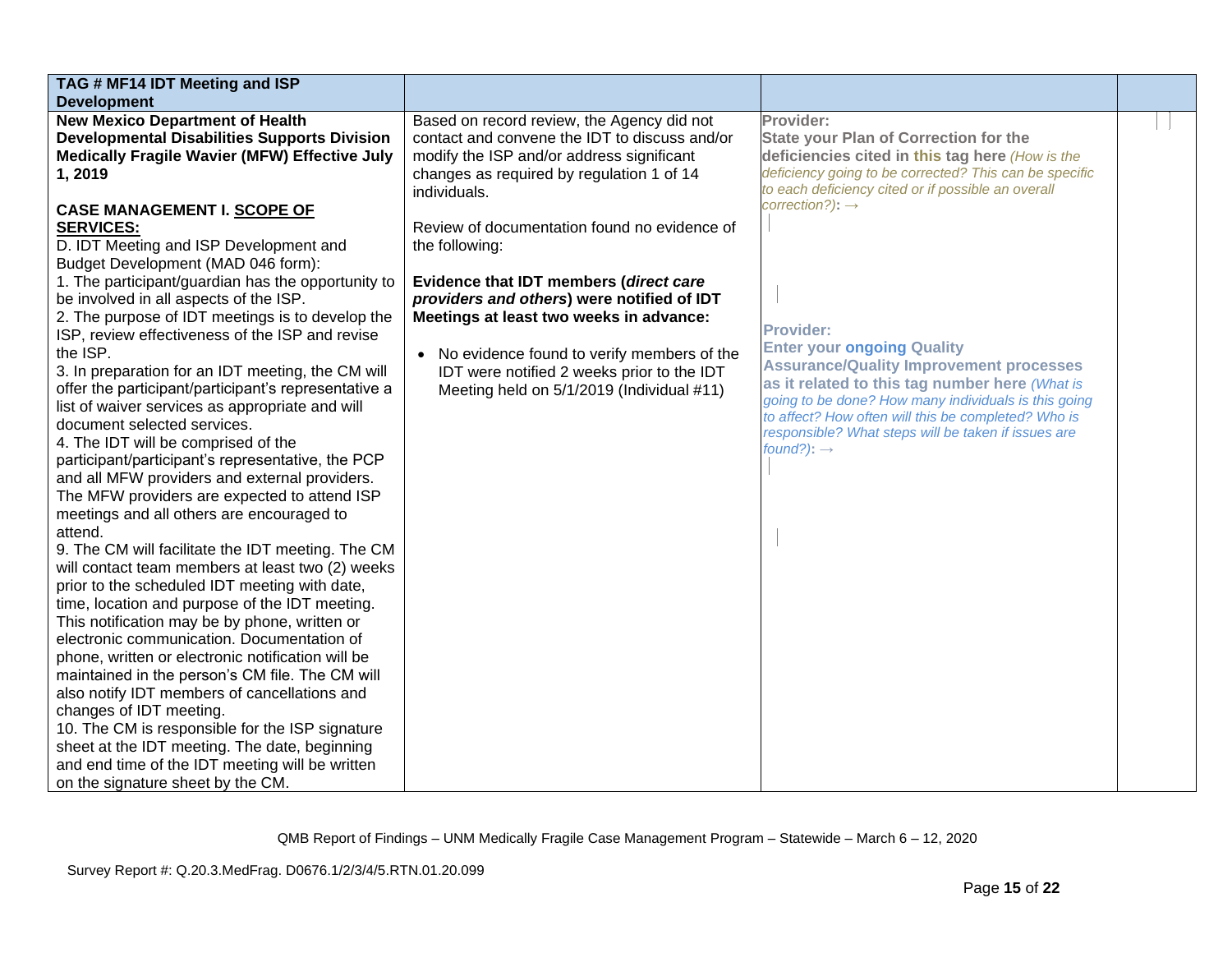| 11. The ISP signature sheet will be attached to     |  |  |
|-----------------------------------------------------|--|--|
| the person's ISP and distributed to the IDT with    |  |  |
| the ISP package. Team members who                   |  |  |
| participate in the IDT by phone will be so          |  |  |
| indicated on the signature sheet in lieu of an      |  |  |
| actual signature.                                   |  |  |
| 12. The original copy of the ISP will be            |  |  |
| maintained at the CM agency file.                   |  |  |
| 13. It is the responsibility of each IDT member to  |  |  |
| request additional documents from the CM.           |  |  |
| 14. The ISP will include the following: a. Basic    |  |  |
| information includes at a minimum: the medically    |  |  |
| fragile participant's name, address, phone          |  |  |
| number, date of birth, original identification      |  |  |
| number, parent/guardian information, insurance      |  |  |
| information, race/ethnicity, primary language,      |  |  |
| primary diagnosis, ISP cycle and date of the        |  |  |
| IDT/ISP meeting to develop the plan.                |  |  |
| b. A list of IDT members that includes both         |  |  |
| waiver and non-waiver providers with the            |  |  |
| following information:                              |  |  |
| • Name of team member, including the CM name        |  |  |
| $\cdot$ Title                                       |  |  |
| • Business location                                 |  |  |
| • Phone number                                      |  |  |
| • Fax number, if possible                           |  |  |
| • Email address, if possible                        |  |  |
| • Funding source c. Present levels of functioning   |  |  |
| to include diagnosis, strengths and needs.          |  |  |
| d. IDT members discuss and enumerate issues,        |  |  |
| strengths and needs with the medically fragile      |  |  |
| participant and family, and strategies that will be |  |  |
| used to address them.                               |  |  |
| e. The ISP outcome is a statement of change         |  |  |
| that the participant/participant's representative   |  |  |
| wants to achieve. These include individualized      |  |  |
| goals and objectives and care                       |  |  |
| activities/strategies for each service delivered.   |  |  |
| These are based on reasonable and measurable        |  |  |
| outcomes for the participant.                       |  |  |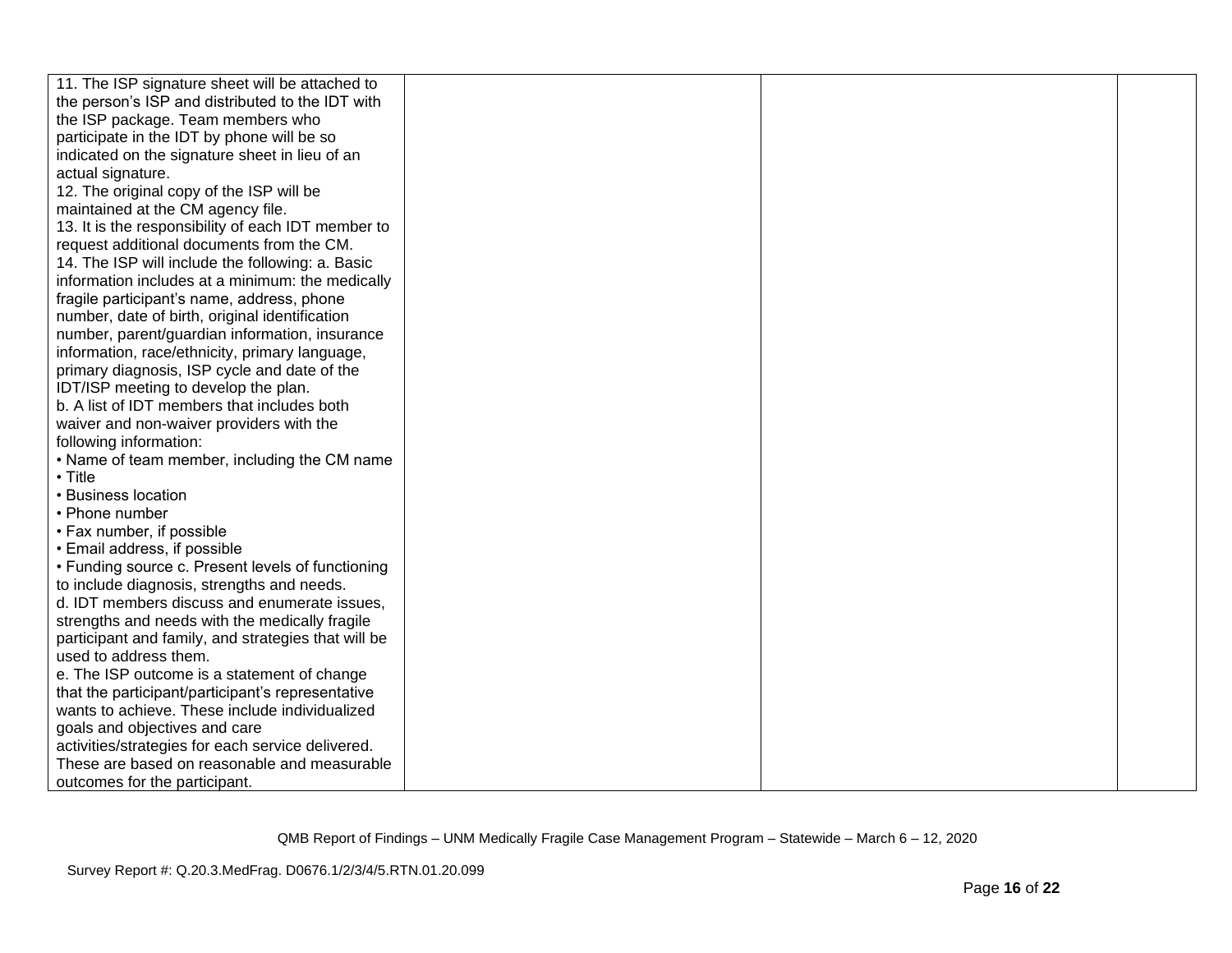| f. The participant/guardian has the opportunity to  |  |  |
|-----------------------------------------------------|--|--|
| generate outcomes. Team members may assist          |  |  |
| the participant/participant's representative to     |  |  |
| identify goals/outcomes and support their           |  |  |
| choices.                                            |  |  |
| g. Each ISP outcome statement is accompanied        |  |  |
| by a description of the methods, strategies and     |  |  |
| activities used to work towards the outcome,        |  |  |
| timelines, criteria for measuring progress and      |  |  |
| person(s) responsible. The                          |  |  |
| participant/participant's representative with       |  |  |
| assistance from other medical team members          |  |  |
| (i.e., PCP and medical specialists) will prioritize |  |  |
| the concerns involved in providing services.        |  |  |
| h. An ISP statement for services and supports       |  |  |
| necessary to achieve the outcomes.                  |  |  |
| The listing of services and supports shall include  |  |  |
| the frequency, duration, location, intensity (group |  |  |
| or individual), method of delivery, and applicable  |  |  |
| payment information. Services and supports not      |  |  |
| funded by the MFW are included.                     |  |  |
| 15. The provider agencies will submit to the CM     |  |  |
| all service plan(s) within 10 working days          |  |  |
| following the initial IDT meeting and when          |  |  |
| revised.                                            |  |  |
| 16. The CM will complete the ISP within 15          |  |  |
| working days following the IDT                      |  |  |
| meeting.                                            |  |  |
| 17. The CM will submit the completed Waiver         |  |  |
| Review Form (MAD 046 form), commonly known          |  |  |
| as the budget, based on the decisions of the IDT    |  |  |
| meeting.                                            |  |  |
| 18. Each service requested on the MAD 046           |  |  |
| form must have a corresponding care                 |  |  |
| activity/strategy in the ISP.                       |  |  |
| 19. Provider agencies must be present at the IDT    |  |  |
| meeting or provide their input to the CM or         |  |  |
| designee before the IDT meeting. The CM or          |  |  |
| designee contacts the provider following the        |  |  |
| meeting to update on changes.                       |  |  |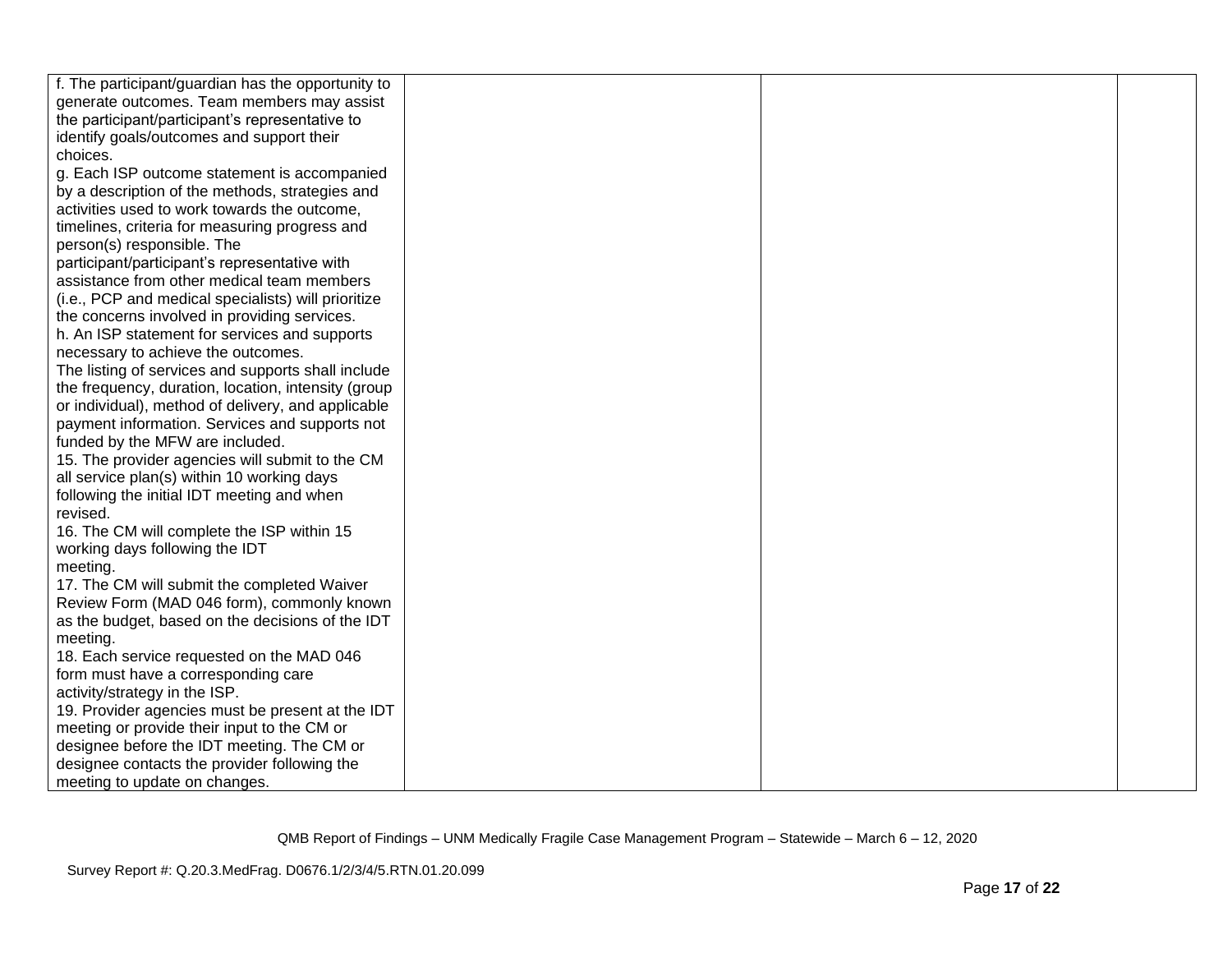| 20. The signed SFOC form for each service           |  |  |
|-----------------------------------------------------|--|--|
| provider must be maintained in the participant's    |  |  |
| CM file and sent to the provider agencies.          |  |  |
| 21. It is the joint responsibility of the CM,       |  |  |
| provider agency, and participant/participant's      |  |  |
| representative to monitor the MAD 046 form's        |  |  |
| maximum dollar amount allocated per LOC and         |  |  |
| ISP cycle to assure the budget does not exceed      |  |  |
| approved LOC.                                       |  |  |
| 22. The ISP packet is submitted to the Medicaid     |  |  |
| TPA for prior authorization. The ISP packet is      |  |  |
| comprised of the following:                         |  |  |
| • ISP with all corresponding care                   |  |  |
| activity/strategy;                                  |  |  |
| • MAD 046 form;                                     |  |  |
| • Signature sheet of IDT meeting; and               |  |  |
| • CIU, if necessary.                                |  |  |
| 23. The applicant for the MFW may begin             |  |  |
| receiving services only after the Medicaid MF       |  |  |
| Waiver Category of Eligibility (COE) is approved    |  |  |
| and a budget is in place.                           |  |  |
| 24. The LOC and ISP cycle dates do not change       |  |  |
| for the participant. If for any reason the LOC, ISP |  |  |
| or MAD 046 form are unable to be completed          |  |  |
| prior to the end of the cycle, the CM will submit a |  |  |
| CIU form to the MFW Program Manager or              |  |  |
| designee informing him or her of the delay in       |  |  |
| completion. The MFW Program Manager or              |  |  |
| designee will approve the extension of services.    |  |  |
|                                                     |  |  |
|                                                     |  |  |
|                                                     |  |  |
|                                                     |  |  |
|                                                     |  |  |
|                                                     |  |  |
|                                                     |  |  |
|                                                     |  |  |
|                                                     |  |  |
|                                                     |  |  |
|                                                     |  |  |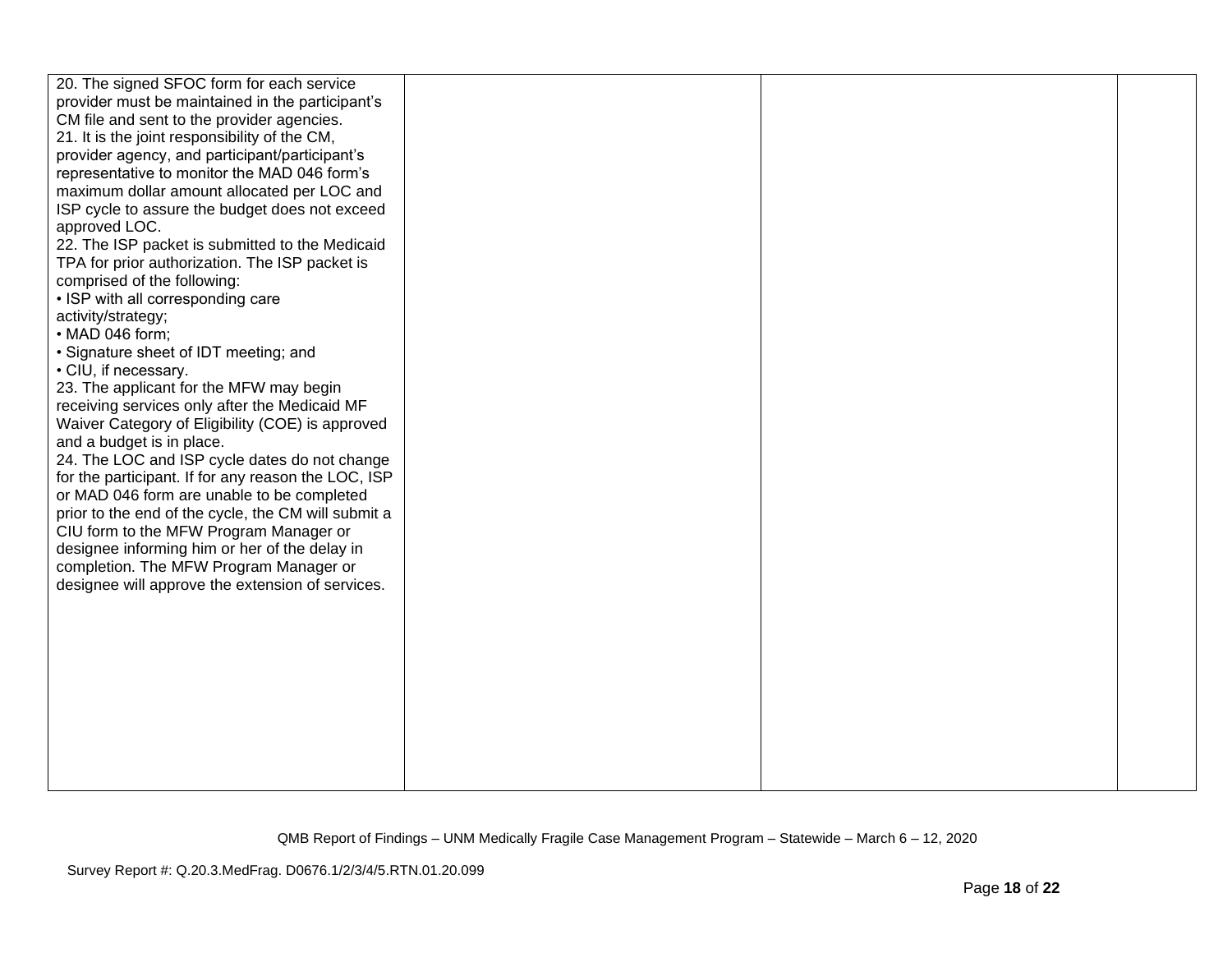| TAG # MF19 Case Management Monitoring                                                       |                                                  |                                                                                                             |  |
|---------------------------------------------------------------------------------------------|--------------------------------------------------|-------------------------------------------------------------------------------------------------------------|--|
| <b>New Mexico Department of Health</b>                                                      | Based on record review, the Agency did not use   | Provider:                                                                                                   |  |
| <b>Developmental Disabilities Supports Division</b>                                         | a formal ongoing monitoring process that         | <b>State your Plan of Correction for the</b>                                                                |  |
| <b>Medically Fragile Wavier (MFW) Effective July</b>                                        | provides for the evaluation of quality,          | deficiencies cited in this tag here (How is the                                                             |  |
| 1,2019                                                                                      | effectiveness, and appropriateness of services   | deficiency going to be corrected? This can be specific                                                      |  |
|                                                                                             | and supports provided to the individual for 3 of | to each deficiency cited or if possible an overall                                                          |  |
| <b>CASE MANAGEMENT II. CASE</b>                                                             | 14 individuals.                                  | correction?): $\rightarrow$                                                                                 |  |
| <b>MANAGEMENT MONITORING</b>                                                                |                                                  |                                                                                                             |  |
| A. The CM monitors the effectiveness of services                                            | Review of the Agency individual case files       |                                                                                                             |  |
| provided to the participant as identified through                                           | revealed face-to-face visits were not being      |                                                                                                             |  |
| the ISP, written reports, contacts and                                                      | completed as required by standard for the        |                                                                                                             |  |
| coordination of services.                                                                   | following individuals:                           |                                                                                                             |  |
| B. The CM is required to have monthly contact                                               |                                                  |                                                                                                             |  |
| with the participant/family.                                                                | Individual #4                                    | <b>Provider:</b>                                                                                            |  |
| 1. Face-to-face visits with the participant must                                            | • No home visit was noted between 5/2019 -       | <b>Enter your ongoing Quality</b>                                                                           |  |
| occur at least every other month.                                                           | 6/2019.                                          | <b>Assurance/Quality Improvement processes</b>                                                              |  |
| 2. The CM will have a telephone conference with                                             | $\degree$ 5/29/2019 - Phone Contact.             | as it related to this tag number here (What is                                                              |  |
| participant and/or family on the months that a                                              |                                                  | going to be done? How many individuals is this going<br>to affect? How often will this be completed? Who is |  |
| face-to-face visit is not done.                                                             | $\degree$ 6/28/2019 - Phone Contact.             | responsible? What steps will be taken if issues are                                                         |  |
| 3. Monthly contacts must have supporting                                                    |                                                  | found?): $\rightarrow$                                                                                      |  |
| documentation by the CM that reflects active                                                | • No home visit was noted between 12/2019 -      |                                                                                                             |  |
| implementation of the ISP.                                                                  | 1/2020.                                          |                                                                                                             |  |
| 4. At the face-to-face visits with the medically                                            | ° 12/20/2019 - Phone Contact.                    |                                                                                                             |  |
| fragile participant, health, safety and welfare are                                         |                                                  |                                                                                                             |  |
| monitored. Face-to-face visits and phone                                                    | $\degree$ 1/31/2020 - Phone Contact.             |                                                                                                             |  |
| contacts must have supporting documentation by                                              |                                                  |                                                                                                             |  |
| the CM indicating the participant or family were                                            | Individual #10                                   |                                                                                                             |  |
| actively involved in the input of strategies and                                            | • No home visit was noted between 12/2019 -      |                                                                                                             |  |
| decisions involving the coordination of services.                                           | 1/2020.                                          |                                                                                                             |  |
| 5. When the medically fragile participant is not                                            | $\degree$ 12/2/2019 - Phone Contact.             |                                                                                                             |  |
| able to participate and provide input regarding                                             |                                                  |                                                                                                             |  |
| needs, effectiveness of the ISP, or health and                                              | $\degree$ 1/8/2020 - Phone Contact.              |                                                                                                             |  |
| safety needs, the CM will clearly and concisely                                             |                                                  |                                                                                                             |  |
| document in the monthly CM's contact notes that                                             | Review of the Agency individual case files       |                                                                                                             |  |
| the participant was unable to directly convey                                               | revealed no evidence of monthly contact          |                                                                                                             |  |
| his/her needs and the reasons why. The                                                      | between the Case Manager and direct service      |                                                                                                             |  |
| participant's representative will provide<br>information regarding the effectiveness of the | provider or documentation of why no contact      |                                                                                                             |  |
| ISP, health and safety measures implemented                                                 | was made for the following:                      |                                                                                                             |  |
| and additional needs of the person.                                                         |                                                  |                                                                                                             |  |
|                                                                                             |                                                  |                                                                                                             |  |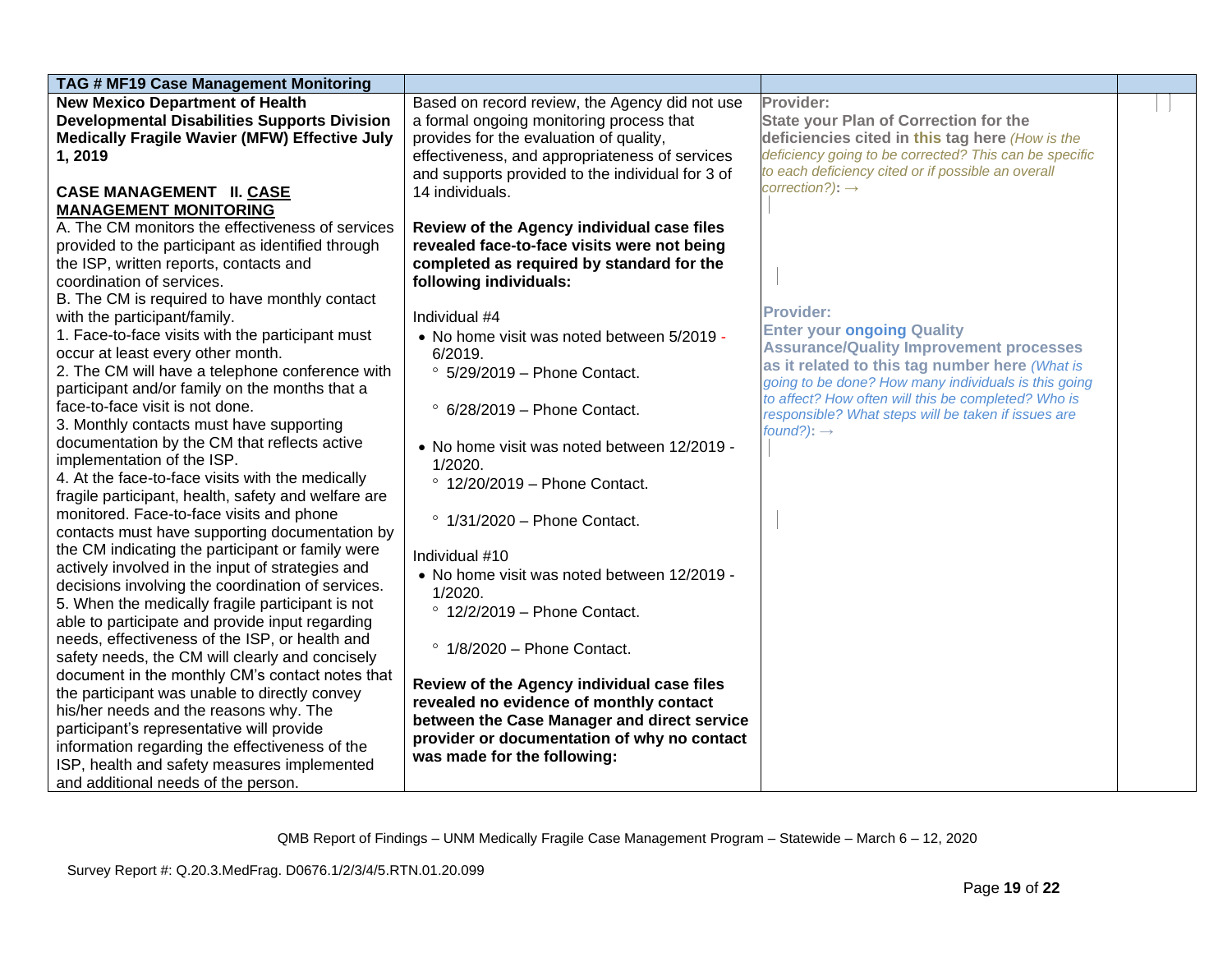| 6. The CM and the Home Health Agency are            | • Individual #9 - None found for 7/2019. |  |
|-----------------------------------------------------|------------------------------------------|--|
| required monthly to discuss nursing and home        |                                          |  |
| health aide services. This will be documented in    |                                          |  |
| CM contact notes. The discussion and notes will     |                                          |  |
| reflect review budget of utilization, and review of |                                          |  |
| known or newly identified person/family needs       |                                          |  |
| for support by Home Health Agency personnel.        |                                          |  |
| C. The CM is required to comply with all policies   |                                          |  |
| and procedures regarding utilization review,        |                                          |  |
| including professional documentation standards.     |                                          |  |
| D. The CM reviews the services identified in the    |                                          |  |
| ISP and perceived effectiveness of each service     |                                          |  |
| with the participant/family.                        |                                          |  |
| E. The CM will have ongoing contacts with           |                                          |  |
| waiver providers to review quality, effectiveness   |                                          |  |
| of the services and progress towards the ISP        |                                          |  |
| goals.                                              |                                          |  |
| F. The CM will identify and resolve known           |                                          |  |
| situations that may be harmful or deemed            |                                          |  |
| potentially dangerous to the participant and/or     |                                          |  |
| others.                                             |                                          |  |
| G. The CM, in conjunction with participant/family,  |                                          |  |
| will identify problems with providers. The specific |                                          |  |
| problems will be reported to the provider agency    |                                          |  |
| for resolution. The CM may participate in the       |                                          |  |
| resolution of the problems.                         |                                          |  |
| H. The CM monitors the timeliness of services       |                                          |  |
| delivered.                                          |                                          |  |
| I. The CM must report child and adult abuse,        |                                          |  |
| neglect and exploitation to the designated State    |                                          |  |
| agencies as per State and Federal regulations.      |                                          |  |
|                                                     |                                          |  |
|                                                     |                                          |  |
|                                                     |                                          |  |
|                                                     |                                          |  |
|                                                     |                                          |  |
|                                                     |                                          |  |
|                                                     |                                          |  |
|                                                     |                                          |  |
|                                                     |                                          |  |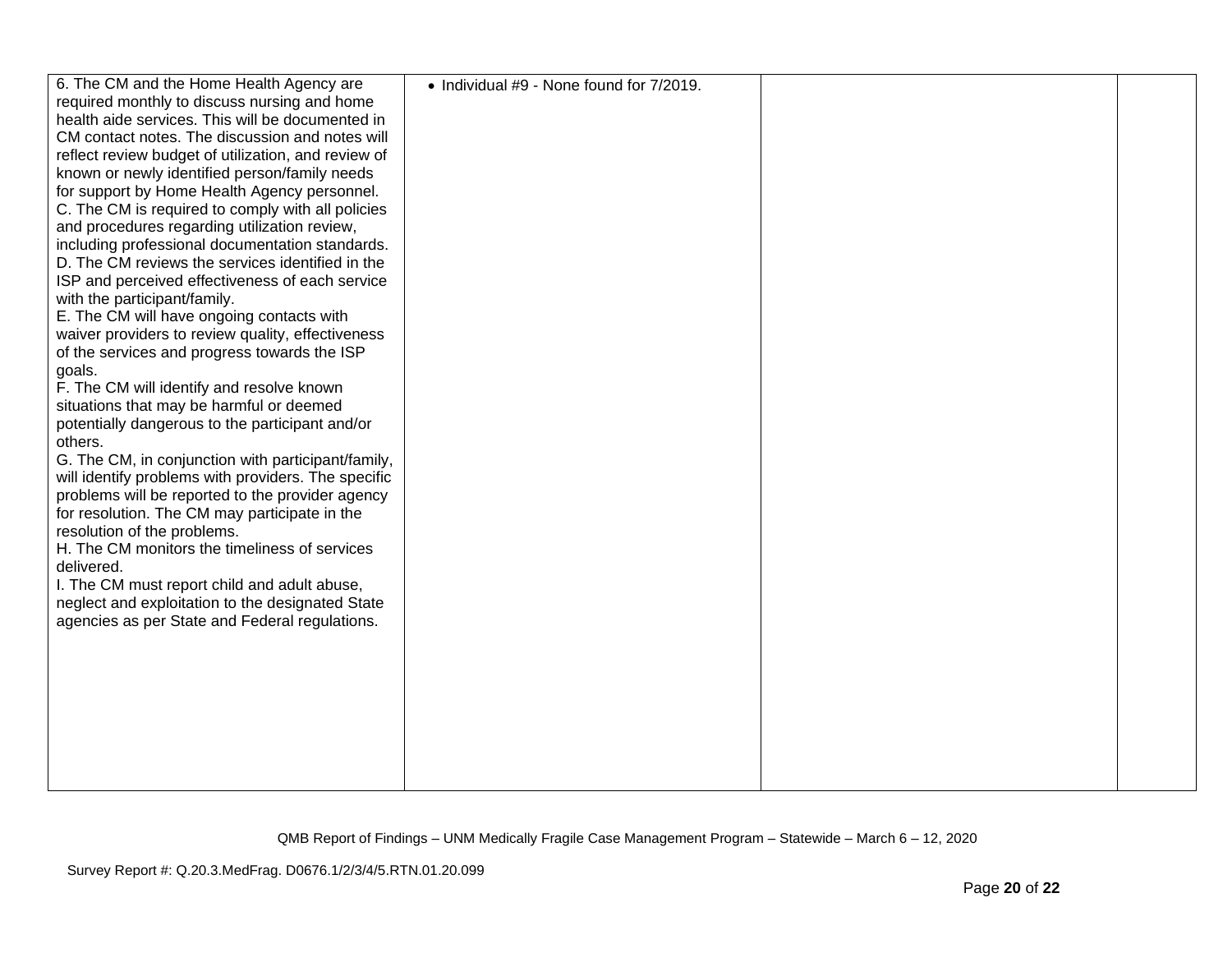| <b>Standard of Care</b>                                                                                                                                                                                                                                                                                                                                                                                                                                                                                                                                                                                                                                                                                                                                                                                                                                                                                                                                                                                                                                                                                                                                                                                                                                                                                                                                                                                                                                                                                                                                                                                                                                                                                                                                                                                                                                                                                                                                                                                                                                                                                                                                                                                                                                                                                                                                                                                                                                                                                                                                                                                                                                                                                   | <b>Deficiencies</b> | Agency Plan of Correction, On-going QA/QI<br>and Responsible Party | <b>Date</b><br><b>Due</b> |
|-----------------------------------------------------------------------------------------------------------------------------------------------------------------------------------------------------------------------------------------------------------------------------------------------------------------------------------------------------------------------------------------------------------------------------------------------------------------------------------------------------------------------------------------------------------------------------------------------------------------------------------------------------------------------------------------------------------------------------------------------------------------------------------------------------------------------------------------------------------------------------------------------------------------------------------------------------------------------------------------------------------------------------------------------------------------------------------------------------------------------------------------------------------------------------------------------------------------------------------------------------------------------------------------------------------------------------------------------------------------------------------------------------------------------------------------------------------------------------------------------------------------------------------------------------------------------------------------------------------------------------------------------------------------------------------------------------------------------------------------------------------------------------------------------------------------------------------------------------------------------------------------------------------------------------------------------------------------------------------------------------------------------------------------------------------------------------------------------------------------------------------------------------------------------------------------------------------------------------------------------------------------------------------------------------------------------------------------------------------------------------------------------------------------------------------------------------------------------------------------------------------------------------------------------------------------------------------------------------------------------------------------------------------------------------------------------------------|---------------------|--------------------------------------------------------------------|---------------------------|
| <b>Medicaid Billing/Reimbursement:</b>                                                                                                                                                                                                                                                                                                                                                                                                                                                                                                                                                                                                                                                                                                                                                                                                                                                                                                                                                                                                                                                                                                                                                                                                                                                                                                                                                                                                                                                                                                                                                                                                                                                                                                                                                                                                                                                                                                                                                                                                                                                                                                                                                                                                                                                                                                                                                                                                                                                                                                                                                                                                                                                                    |                     |                                                                    |                           |
| TAG #MF 1A12 All Services Reimbursement (No Deficiencies)                                                                                                                                                                                                                                                                                                                                                                                                                                                                                                                                                                                                                                                                                                                                                                                                                                                                                                                                                                                                                                                                                                                                                                                                                                                                                                                                                                                                                                                                                                                                                                                                                                                                                                                                                                                                                                                                                                                                                                                                                                                                                                                                                                                                                                                                                                                                                                                                                                                                                                                                                                                                                                                 |                     |                                                                    |                           |
| New Mexico Department of Health Developmental Disabilities Supports Division Medically Fragile Wavier (MFW) Effective July 1, 2019                                                                                                                                                                                                                                                                                                                                                                                                                                                                                                                                                                                                                                                                                                                                                                                                                                                                                                                                                                                                                                                                                                                                                                                                                                                                                                                                                                                                                                                                                                                                                                                                                                                                                                                                                                                                                                                                                                                                                                                                                                                                                                                                                                                                                                                                                                                                                                                                                                                                                                                                                                        |                     |                                                                    |                           |
| <b>CASE MANAGEMENT V. REIMBURSEMENT</b>                                                                                                                                                                                                                                                                                                                                                                                                                                                                                                                                                                                                                                                                                                                                                                                                                                                                                                                                                                                                                                                                                                                                                                                                                                                                                                                                                                                                                                                                                                                                                                                                                                                                                                                                                                                                                                                                                                                                                                                                                                                                                                                                                                                                                                                                                                                                                                                                                                                                                                                                                                                                                                                                   |                     |                                                                    |                           |
| Each Case Management Agency is responsible for providing clinical documentation that identifies case management components of the provision of ISP services,<br>including assessment information, care planning, intervention, communications care coordination, and evaluation. There must be justification in each medically<br>fragile participant's clinical record supporting medical necessity for the care and for the approved LOC that will also include frequency and duration of contacts. All<br>services must be reflected in the ISP that is coordinated with the participant/family and other caregivers as applicable. All services provided, claimed, and billed must<br>have documented justification supporting medical necessity and be covered by the MFW and authorized by the approved budget.<br>A. Payment for case management services through this Medicaid Waiver is considered payment in full.<br>B. The case management services must abide by all Federal, State, HSD, and DOH policies and procedures regarding billable and non-billable items.<br>C. All billed services must not exceed the capped dollar amount for LOC.<br>D. Reimbursement for case management services will be based on the current rate allowed for the services.<br>E. The Case Management Agency must follow all current billing requirements by the HSD and DOH for CM services.<br>F. Claims for services must be received within 90 calendar days of the date of service in accordance with 8.302.2.11 NMAC.<br>G. The Case Management Agency has the responsibility to review and assure that the information on the MAD 046 form for their services is current. If an error is<br>identified, the Case Management Agency will work with the Medicaid TPA to correct the MAD 046 form.<br>H. The MFW Program does not consider the following to be case management duties and will not authorize payment for: 1. Performing specific errands for the<br>participant/participant's representative or family that is not program specific;<br>2. "Friendly visiting," meaning visits with participant outside of work scheduled;<br>3. Financial brokerage services, handling of participant's finances or preparation of legal documents;<br>4. Time spent on paperwork or travel that is administrative for the provider;<br>5. Transportation of persons on the waiver;<br>6. Pick up and/or delivery of commodities; and<br>7. Other non-Medicaid reimbursable activities.<br>Billing for Case Management services was reviewed for 14 of 14 Individuals. Progress notes and billing records supported billing activities for the months of<br>November, December 2019 and January 2020. |                     |                                                                    |                           |